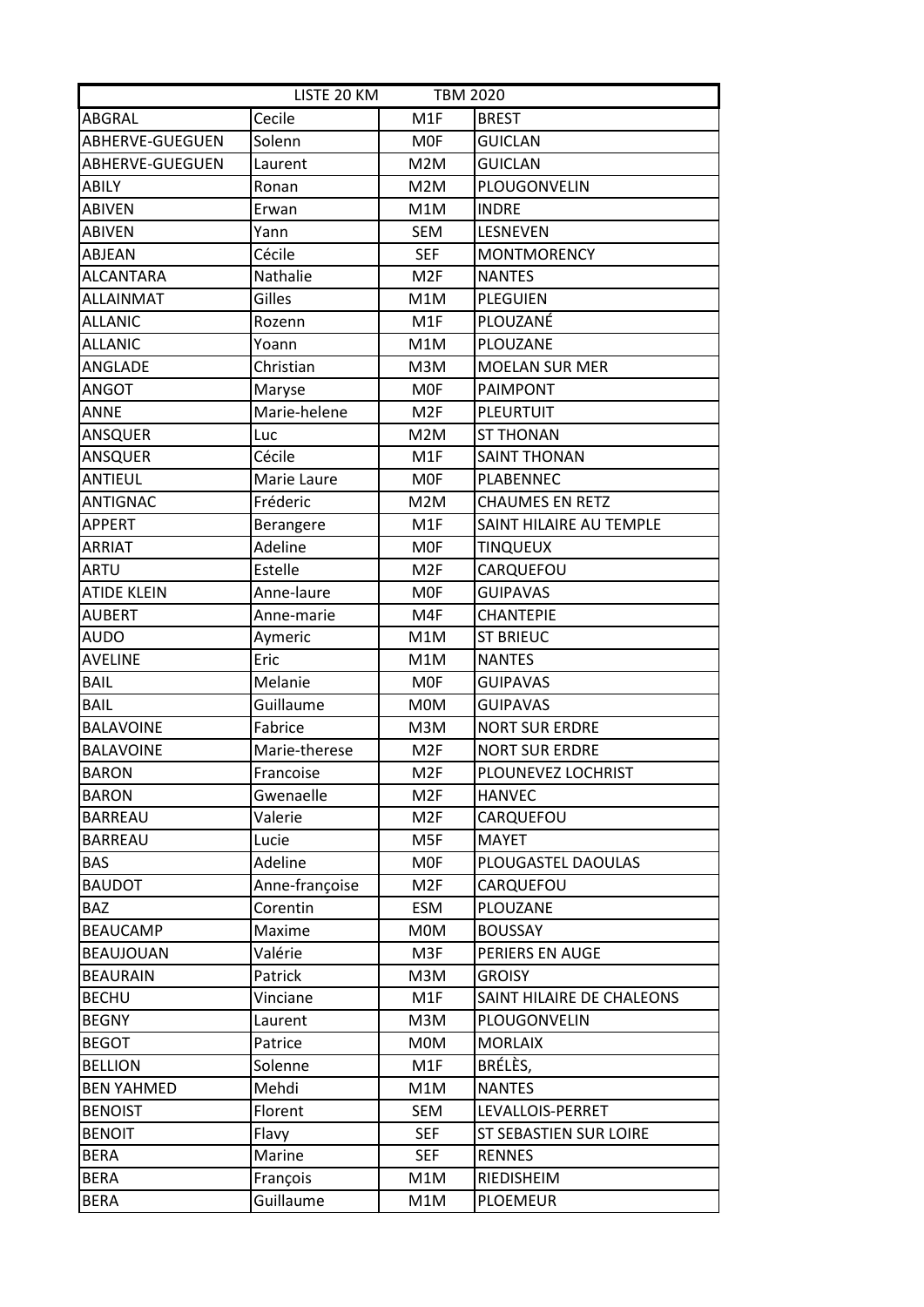| <b>BERTHELOT</b>  | Maud            | <b>SEF</b>       | <b>ROMILLE</b>             |
|-------------------|-----------------|------------------|----------------------------|
| <b>BERVAS</b>     | Mickael         | <b>SEM</b>       | <b>BREST</b>               |
| <b>BESCOND</b>    | Juliette        | <b>SEF</b>       | PLOUGONVELIN               |
| <b>BIHANNIC</b>   | Isabelle        | M3F              | <b>BREST</b>               |
| <b>BILLANT</b>    | Odeline         | <b>SEF</b>       | <b>BREST</b>               |
| <b>BIZOT</b>      | Laurent         | M4M              | SAILLY LEZ LANNOY          |
| <b>BLANC</b>      | Caroline        | M <sub>2F</sub>  | <b>CROZON</b>              |
| <b>BLANCHARD</b>  | Isabelle        | M4F              | PIRE SUR SEICHE            |
| <b>BLANDIN</b>    | Maxime          | <b>SEM</b>       | <b>BREAL SOUS MONTFORT</b> |
| <b>BLATON</b>     | Julien          | <b>SEM</b>       | <b>NANTES</b>              |
| <b>BLAU</b>       | Typhanie        | <b>SEF</b>       | LESNEVEN                   |
| <b>BLAYO</b>      | <b>Brigitte</b> | M <sub>2F</sub>  | Languidic                  |
| <b>BLOCHET</b>    | Christine       | M4F              | <b>BREST</b>               |
| <b>BOBIN</b>      | Laurent         | M5M              | CARQUEFOU                  |
| <b>BONAVENT</b>   | <b>Nelly</b>    | M4F              | <b>SAINT FORGET</b>        |
| <b>BONNAFOUX</b>  | Marc            | <b>ESM</b>       | PLOUZANE                   |
| <b>BONNEAU</b>    | Christophe      | M4M              | <b>ST FIACRE SUR MAINE</b> |
| <b>BONNET</b>     | <b>Nicolas</b>  | M1M              | <b>NIORT</b>               |
| <b>BONNIN</b>     | Marion          | <b>SEF</b>       | <b>BAIN DE BRETAGNE</b>    |
| <b>BOST</b>       | Christophe      | M2M              | LOCMARIA PLOUZANÉ          |
| <b>BOTHOREL</b>   | Nathalie        | M1F              | 29470 - PLOUGASTEL DAOULAS |
| <b>BOUDET</b>     | Tony            | M3M              | SOTTEVILLE SUR MER         |
| <b>BOUFFAUT</b>   | Yann            | M0M              | <b>MONTROUGE</b>           |
| <b>BOUGARRAM</b>  | Aicha           | M <sub>2F</sub>  | CARQUEFOU                  |
| <b>BOULE</b>      | Catherine       | M <sub>2F</sub>  | SAINT BÔMER LES FORGES     |
| <b>BOULET</b>     | Frédéric        | M2M              | Languidic                  |
| <b>BOURBAO</b>    | <b>Nicolas</b>  | M1M              | PLOUNEOUR MENEZ            |
| <b>BOURBIAUX</b>  | Aline           | M <sub>1</sub> F | <b>SAINT GUYOMARD</b>      |
| <b>BOURBIAUX</b>  | Tom             | JUM              | <b>SAINT GUYOMARD</b>      |
| <b>BOURHIS</b>    | Mélanie         | <b>SEF</b>       | <b>BREST</b>               |
| <b>BOURMAUD</b>   | Nadège          | M0F              | LAMPAUL GUIMILIAU          |
| <b>BOUROLLEAU</b> | Marie           | <b>MOF</b>       | SAINT ANDRE DE CUBZAC      |
| <b>BRACHMANN</b>  | Christophe      | M3M              | CARQUEFOU                  |
| <b>BRAUD</b>      | Philippe        | M2M              | <b>CLISSON</b>             |
| <b>BRAULT</b>     | Thierry         | M2M              | ST OUEN DES TOITS          |
| <b>BREANT</b>     | Herve           | M3M              | <b>BREST</b>               |
| <b>BREGEON</b>    | <b>Bastien</b>  | SEM              | <b>NANTES</b>              |
| <b>BRETON</b>     | Stéphanie       | M1F              | <b>ST DIVY</b>             |
| <b>BRIAND</b>     | Eric            | M1M              | LANDERNEAU                 |
| <b>BRIAND</b>     | Gaëtan          | <b>MOM</b>       | <b>IFFENDIC</b>            |
| <b>BRIOLAY</b>    | Sylvain         | SEM              | LA MILESSE                 |
| <b>BRODIN</b>     | Hélène          | <b>MOF</b>       | LAVAL                      |
| <b>BRONSARD</b>   | Gaïte           | <b>SEF</b>       | <b>BREST</b>               |
| <b>BRONSARD</b>   | Soazig          | M1F              | <b>ST LEU</b>              |
| <b>BRUNATTI</b>   | Florence        | M4F              | CARQUEFOU                  |
| <b>BRUNATTI</b>   | Christophe      | M4M              | CARQUEFOU                  |
| <b>BRUNET</b>     | Alexandre       | SEM              | <b>GEVEZE</b>              |
| <b>BRUNET</b>     | Mickael         | M1M              | <b>FAY DE BRETAGNE</b>     |
| <b>BRUNET</b>     | Annaig          | M1F              | FAY DE BRETAGNE            |
| <b>BUREL</b>      | Jeremy          | SEM              | <b>NANTES</b>              |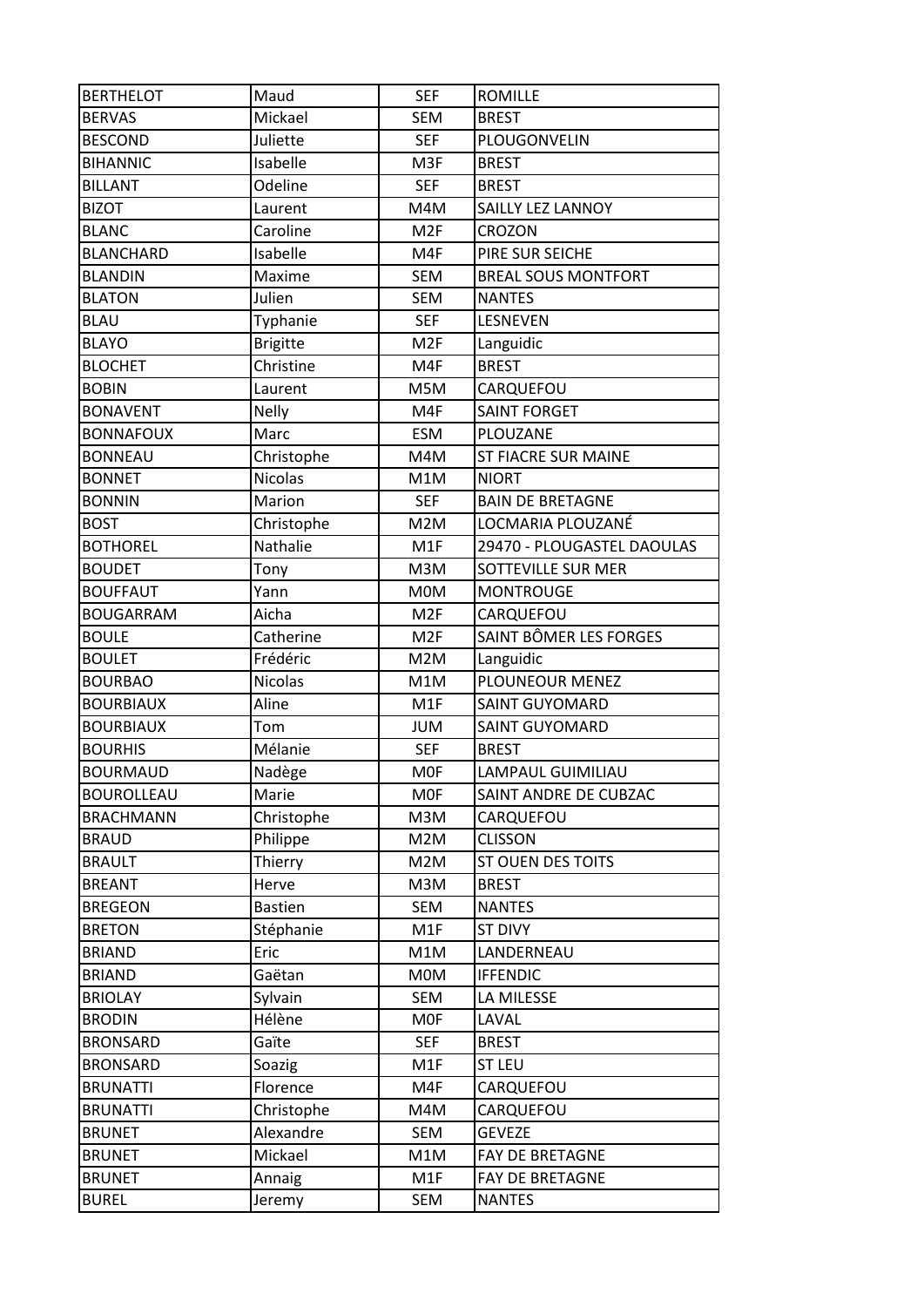| <b>BUSNEL</b>     | Priscilla          | M1F             | LE TEMPLE DE BRETAGNE        |
|-------------------|--------------------|-----------------|------------------------------|
| CADALEN           | Marina             | <b>MOF</b>      | <b>RENNES</b>                |
| CADALEN           | Pierrick           | <b>MOM</b>      | <b>RENNES</b>                |
| CADIOU            | <b>Pierre Yves</b> | <b>MOM</b>      | <b>ERGUE GABERIC</b>         |
| CADOU             | Richard            | M5M             | LA HAIE FOUASSIERE           |
| CAILLE            | Nadège             | M1F             | SAINT-HILAIRE-DE-RIEZ        |
| CAJAN             | Malorie            | <b>SEF</b>      | PLOUARZEL                    |
| CALLERISA         | Sebastien          | <b>SEM</b>      | <b>BREST</b>                 |
| CAPITAINE         | Patrick            | M4M             | GOUÉZEC                      |
| CARIOU            | Marine             | <b>SEF</b>      | <b>QUIMPER</b>               |
| CARIOU            | Guillaume          | <b>SEM</b>      | SAINT-RENAN                  |
| CARO              | Vanessa            | <b>SEF</b>      | <b>BORDEAUX</b>              |
| CARREE            | Bernard            | M3M             | PLOUZANE                     |
| CARREE            | Daniel             | M3M             | LA SENTINELLE                |
| CARREE            | Philippe           | M3M             | LA SENTINELLE                |
| CARREE            | Patricia           | M <sub>2F</sub> | <b>PLOUZANE</b>              |
| CASCELLI          | Mélanie            | <b>SEF</b>      | <b>RENNES</b>                |
| <b>CASTEL</b>     | David              | M1M             | <b>PLOURIN</b>               |
| CASTEL            | Julien             | <b>SEM</b>      | <b>BREST</b>                 |
| <b>CASTEL</b>     | Manon              | <b>SEF</b>      | LANRIVOARE                   |
| CASTEL            | <b>Bruno</b>       | M4M             | MILIZAC                      |
| CASTEL            | Florian            | SEM             | MILIZAC                      |
| CASTELLA          | Karine             | M <sub>2F</sub> | ETIVAL LES LE MANS           |
| CAUSSANEL         | Martine            | M4M             | MONTFORT L AMAURY            |
| <b>CAYRIER</b>    | Clémence           | <b>SEF</b>      | <b>LYON</b>                  |
| <b>CELLERIER</b>  | Laurent            | M3M             | <b>BREST</b>                 |
| <b>CELLERIER</b>  | Rachel             | M <sub>2F</sub> | <b>BREST</b>                 |
| CHABEAUX          | Patrick            | M5M             | <b>PLONEIS</b>               |
| CHAMBENOIT        | Geraldine          | M1F             | <b>ST BRIEUC</b>             |
| CHAMPION          | <b>Bastien</b>     | SEM             | <b>PONTGOUIN</b>             |
| <b>CHAMPION</b>   | Loïc               | M2M             | <b>VERTOU</b>                |
| <b>CHAPOTEL</b>   | Saurea             | <b>SEF</b>      | <b>BREST</b>                 |
| <b>CHAPTAL</b>    | Pierre             | M3M             | <b>GUILERS</b>               |
| CHARRIER          | Benjamin           | SEM             | PLOUZANE                     |
| <b>CHARRIER</b>   | Christophe         | M4M             | <b>BRETEIL</b>               |
| CHATELAIN         | Christophe         | M2M             | PLOUZANE                     |
| <b>CHATELIER</b>  | Victoria           | <b>SEF</b>      | SAINT PHILBERT DE GRAND LIEU |
| CHATELIER         | Astrid             | <b>SEF</b>      | SAINT PHILBERT DE GRAND LIEU |
| CHAUMONT          | Jean-baptiste      | <b>SEM</b>      | LAVAL                        |
| <b>CHAUVET</b>    | Christelle         | M <sub>2F</sub> | SAINT HILAIRE DE CHALEONS    |
| <b>CHEVALIER</b>  | Corentin           | SEM             | PLOUZANE                     |
| <b>CHOQUET</b>    | Jerome             | M2M             | <b>BREST</b>                 |
| <b>CHOQUET</b>    | Pierre             | JUM             | <b>BREST</b>                 |
| <b>CHOQUET</b>    | Yannick            | <b>MOM</b>      | HEUDREVILLE-SUR-EURE         |
| CHRISTIAN CHEREAU | Christian          | M7M             | YVRE LE POLIN                |
| <b>CLECH</b>      | Sylvain            | M2M             | PLOUZANE                     |
| <b>CLEMENTINE</b> | Houdré             | <b>SEF</b>      | <b>BREST</b>                 |
| <b>CLERAN</b>     | Gwenaël            | M2M             | <b>BREST</b>                 |
| <b>CLEREN</b>     | Loïc               | M3M             | <b>DIRINON</b>               |
| <b>CLOAREC</b>    | Marine             | <b>SEF</b>      | <b>GUIPAVAS</b>              |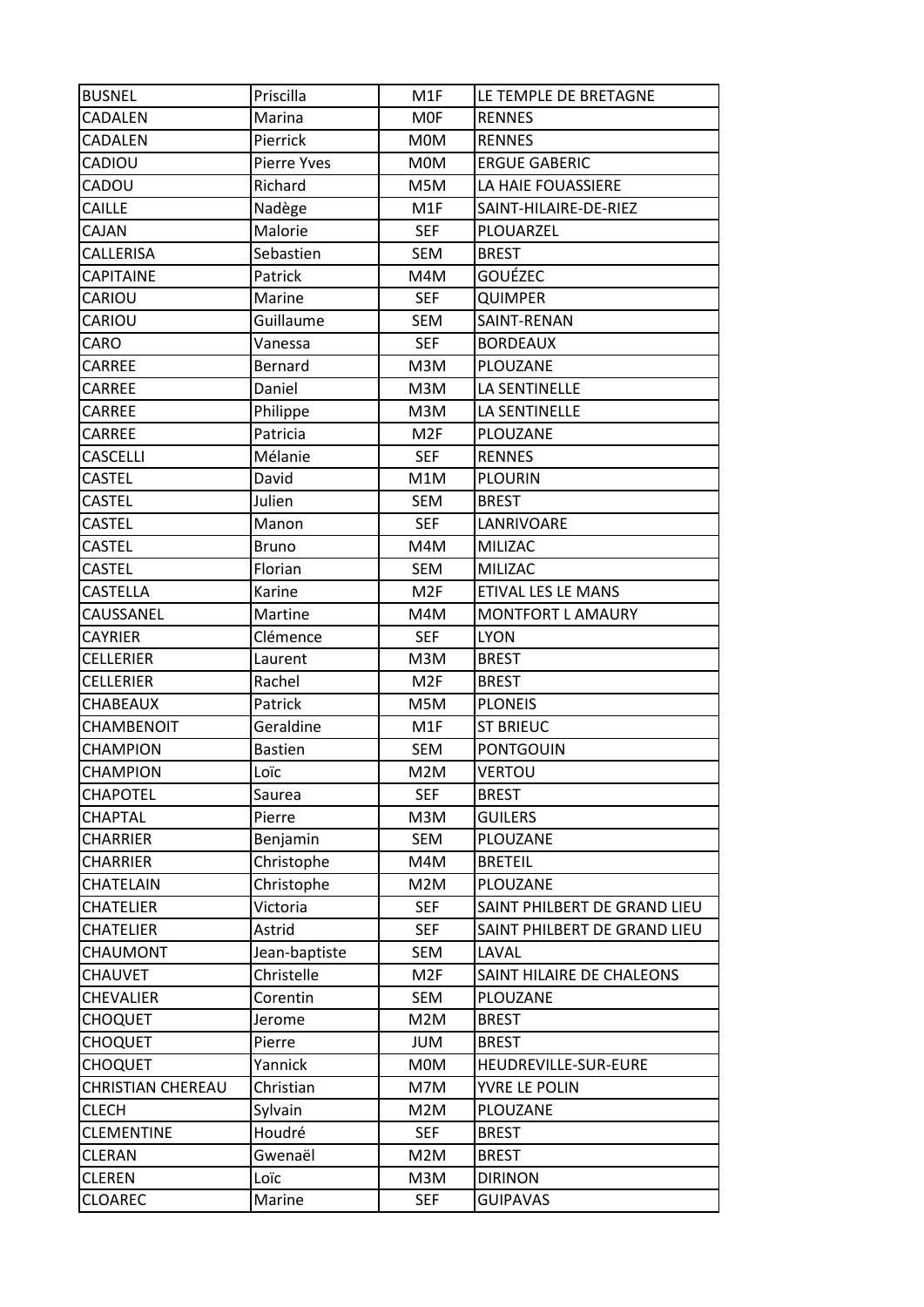| <b>CLOAREC</b>    | <b>Brigitte</b> | M5F             | <b>GOUESNOU</b>           |
|-------------------|-----------------|-----------------|---------------------------|
| <b>COAT</b>       | <b>Baptiste</b> | <b>MOM</b>      | <b>FOUESNANT</b>          |
| <b>COLIN</b>      | Stéphanie       | M <sub>2F</sub> | <b>ANGERS</b>             |
| <b>COLIN</b>      | Pascal          | M4M             | MONTCOURT FROMONVILLE     |
| <b>COLLETER</b>   | Eric            | M3M             | LOCMARIA PLOUZANE         |
| CONAN             | Gilles          | M5M             | Languidic                 |
| CONRADIN          | Flurin          | <b>MOM</b>      | <b>ZURICH</b>             |
| <b>CORNEC</b>     | Maïanna         | <b>SEF</b>      | <b>BREST</b>              |
| COSSE             | Julien          | M1M             | PLOUZANE                  |
| COSSE             | Sandra          | M <sub>2F</sub> | SAINT NICOLAS D'ALIERMONT |
| COTTINEAU         | Samuel          | M1M             | <b>ANGERS</b>             |
| <b>COUPPEY</b>    | Sebastien       | M2M             | PLOUZANE                  |
| <b>COUTURIER</b>  | Marie-anne      | M1F             | <b>BOHARS</b>             |
| COUVAL            | Stéphanie       | M <sub>2F</sub> | Languidic                 |
| <b>CRESPEL</b>    | David           | M2M             | <b>TREDIAS</b>            |
| <b>DABADIE</b>    | Thierry         | M4M             | Languidic                 |
| <b>DAGUENET</b>   | Arnaud          | M2M             | LA POSSONNIÈRE            |
| DALL'AGNOL        | Alain           | M4M             | <b>TOURS</b>              |
| DALL'AGNOL        | Claire          | <b>SEF</b>      | <b>ANGERS</b>             |
| <b>DANGELSER</b>  | Severine        | M1F             | LANDERNEAU                |
| <b>DANGELSER</b>  | David           | M1M             | LANDERNEAU                |
| DANIEL            | Léo             | <b>SEM</b>      | <b>BREST</b>              |
| <b>DANTEC</b>     | Vincent         | <b>SEM</b>      | <b>BREST</b>              |
| <b>DARNEL</b>     | Anthony         | <b>SEM</b>      | PLOUGUERNEAU              |
| DARREAU           | Emilie          | <b>MOF</b>      | <b>MEZIERES AU PERCHE</b> |
| DARREAU           | Jerome          | <b>MOM</b>      | MÉZIÈRES AU PERCHE        |
| <b>DAVID</b>      | Lucile          | <b>SEF</b>      | <b>BADEN</b>              |
| <b>DAVID</b>      | Didier          | M4M             | <b>ROUILLON</b>           |
| <b>DAVID</b>      | Marie-pierre    | M5F             | <b>ROUILLON</b>           |
| <b>DAVID</b>      | Quentin         | <b>SEM</b>      | <b>ROUILLON</b>           |
| DE GERANDO        | <b>Bertrand</b> | M3M             | <b>TOULOUSE</b>           |
| DE GERANDO        | Maxime          | <b>ESM</b>      | <b>TOULOUSE</b>           |
| <b>DEBOEVRE</b>   | Dominique       | M6M             | PLOUGASTEL DAOULAS        |
| <b>DELAROSE</b>   | Michel          | M3M             | <b>ST RENAN</b>           |
| <b>DELAROSE</b>   | Laurence        | M <sub>2F</sub> | <b>SAINT RENAN</b>        |
| <b>DELESTRE</b>   | Nathalie        | M <sub>2F</sub> | LA VICOMTE SUR RANCE      |
| <b>DELESTRE</b>   | Sylvain         | M2M             | LA VICOMTE                |
| <b>DELESTRE</b>   | Julien          | M1M             | LOCMARIA PLOUZANE         |
| <b>DELETTREZ</b>  | Frédérqiue      | M3F             | <b>THAON</b>              |
| <b>DELFLY</b>     | Gregory         | M1M             | <b>OUDON</b>              |
| DEMARD            | Mathilde        | <b>SEF</b>      | <b>TAVERNY</b>            |
| <b>DEMARD</b>     |                 |                 |                           |
|                   | Elodie          | <b>SEF</b>      | <b>TAVERNY</b>            |
| <b>DEMETTRE</b>   | Victoria        | <b>SEF</b>      | <b>NANTES</b>             |
| <b>DERRIEN</b>    | Jerome          | <b>SEM</b>      | <b>BREST</b>              |
| <b>DESANGLOIS</b> | Soazig          | M1F             | <b>BREST</b>              |
| <b>DESBLES</b>    | Nicolas         | SEM             | LE RELECQ KERHUON         |
| <b>DEVAL</b>      | Jessica         | <b>MOF</b>      | SAFFRÉ                    |
| DHAINAUT          | Valentin        | M0M             | <b>PORSPODER</b>          |
| D'HERVE           | Stéphanie       | M <sub>2F</sub> | PLOUGASTEL DAOULAS        |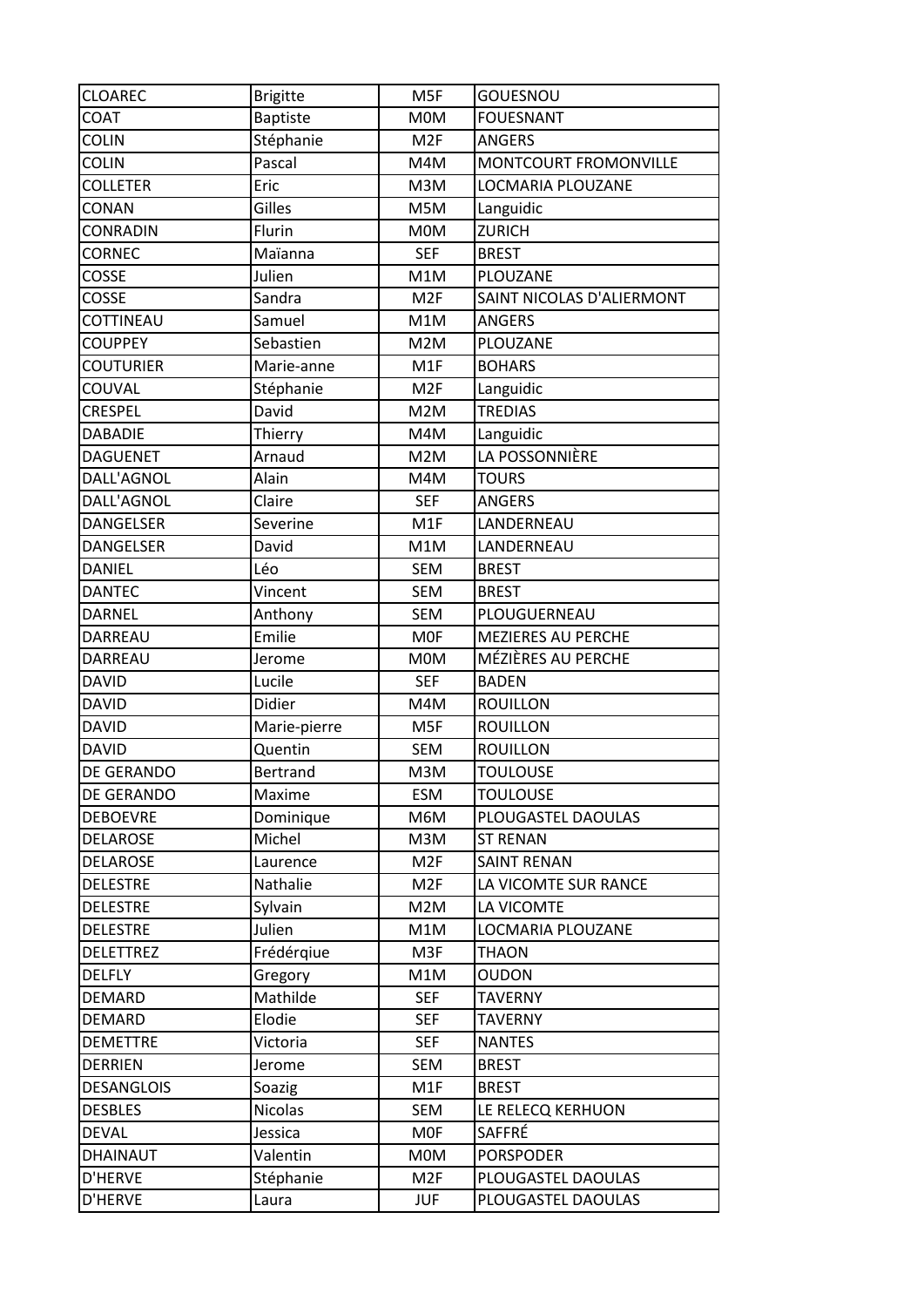| <b>DIALLO</b>      | Marion           | <b>SEF</b>       | <b>MAGNY EN VEXIN</b>      |
|--------------------|------------------|------------------|----------------------------|
| <b>DILASSER</b>    | Philippe         | M2M              | LOCMARIA PLOUZANE          |
| <b>DIONISI</b>     | Laurent          | M2M              | LA CHAPELLE SUR ERDRE      |
| <b>DIVAY</b>       | Florian          | <b>MOM</b>       | <b>NANTES</b>              |
| <b>DIVERREZ</b>    | Jean-marie       | M2M              | <b>HOPITAL CAMFROUT</b>    |
| <b>DONATO</b>      | Vincent          | M1M              | PLOUGONVELIN               |
| <b>DORION</b>      | Alexandra        | M <sub>2F</sub>  | <b>CHALONNES SUR LOIRE</b> |
| <b>DOZIAS</b>      | Gautier          | <b>SEM</b>       | <b>BREST</b>               |
| DRILLEAUD          | Cathy            | M4F              | <b>ST GELAIS</b>           |
| <b>DROUILLET</b>   | Joel             | M5M              | LES MOUTIERS EN RETZ       |
| <b>DUBOIS</b>      | Quentin          | <b>JUM</b>       | LESNEVEN                   |
| <b>DUGAT</b>       | Sandrine         | M <sub>2F</sub>  | <b>ILLIERS COMBRAY</b>     |
| <b>DUPONT</b>      | Vincent          | M3M              | SAINT HILAIRE DE CHALEONS  |
| <b>DUPONT</b>      | Patrick          | M5M              | SAILLY LEZ LANNOY          |
| <b>DURAND</b>      | Marie            | M3F              | HOPITAL CAMFROUT           |
| <b>DUREY</b>       | Kevin            | <b>SEM</b>       | <b>ST NAZAIRE</b>          |
| <b>DUVAL</b>       | Éloïse           | <b>SEF</b>       | LAVAL                      |
| <b>ECOFFET</b>     | Lucas            | <b>SEM</b>       | <b>PARIS</b>               |
| <b>EDOUARD</b>     | Christophe       | M3M              | MARSEILLE 1ER ARRONDISSEM  |
| <b>EDY</b>         | Julien           | M1M              | <b>HILLION</b>             |
| <b>ESPITALLIER</b> | Léa              | <b>SEF</b>       | <b>RENNES</b>              |
| <b>ETIENNE</b>     | Jessy            | <b>SEM</b>       | <b>BREST</b>               |
| <b>EVANNO</b>      | Emmanuelle       | M <sub>2F</sub>  | Languidic                  |
| <b>EVEN</b>        | Laurent          | M2M              | CHATEAUNEUF DU FAOU        |
| <b>FADAT</b>       | Cedric           | M0M              | PLOUZANE                   |
| <b>FAIRIER</b>     | Damien           | <b>MOM</b>       | <b>NANTES</b>              |
| <b>FANTINI</b>     | Virginie         | M1F              | PLOUZANÉ                   |
| <b>FAUCHERON</b>   | Pierre           | <b>SEM</b>       | <b>ST RENAN</b>            |
| <b>FAURE</b>       | Christine        | M <sub>2F</sub>  | LE BOURGET                 |
| <b>FAURE</b>       | <b>Thomas</b>    | <b>MOM</b>       | <b>THOUARS</b>             |
| <b>FAVENNEC</b>    | Mathilde         | <b>SEF</b>       | <b>PLOUVIEN</b>            |
| <b>FAVREAU</b>     | Chantal          | M4F              | <b>VERTOU</b>              |
| <b>FEGAR</b>       | Simon            | <b>MOM</b>       | <b>GUILERS</b>             |
| <b>FERNANDES</b>   | <b>Betty</b>     | M <sub>1</sub> F | SOULIGNE SOUS BALLON       |
| <b>FERNANDEZ</b>   | Julien           | M1M              | VALLEIRY                   |
| <b>FERNANDEZ</b>   | Laure            | M <sub>2F</sub>  | VALLEIRY                   |
| <b>FERRAND</b>     | Pierre-ferdinand | SEM              | <b>PARIS</b>               |
| <b>FERRAT</b>      | Aurélie          | <b>SEF</b>       | QUIMPERLE                  |
| <b>FITAMANT</b>    | Coralie          | <b>SEF</b>       | <b>BREST</b>               |
| <b>FLAGEUL</b>     | Nicolas          | <b>MOM</b>       | <b>TREMUSON</b>            |
| <b>FLAUX</b>       | Julien           | M1M              | <b>PORDIC</b>              |
| FLOC'H             | Cathy            | M <sub>2F</sub>  | PLABENNEC                  |
| <b>FOEZON</b>      | Emmanuel         | M3M              | <b>NORT SUR ERDRE</b>      |
| <b>FOEZON</b>      | Patricia         | M <sub>2F</sub>  | <b>NORT SUR ERDRE</b>      |
| <b>FORNIER</b>     | Vincent          | <b>MOM</b>       | LESNEVEN                   |
| <b>FORTIN</b>      | Marina           | <b>SEF</b>       | ANGERS                     |
| <b>FOUILLEUL</b>   | Colette          | M4F              | <b>GORRON</b>              |
| <b>FOUQUET</b>     | Maggy            | M4F              | <b>ALLONNES</b>            |
| <b>FRABOULET</b>   | Pierre           | M4M              | <b>NOSTANG</b>             |
| <b>FRASLIN</b>     | Cecile           | M1F              | <b>NANTES</b>              |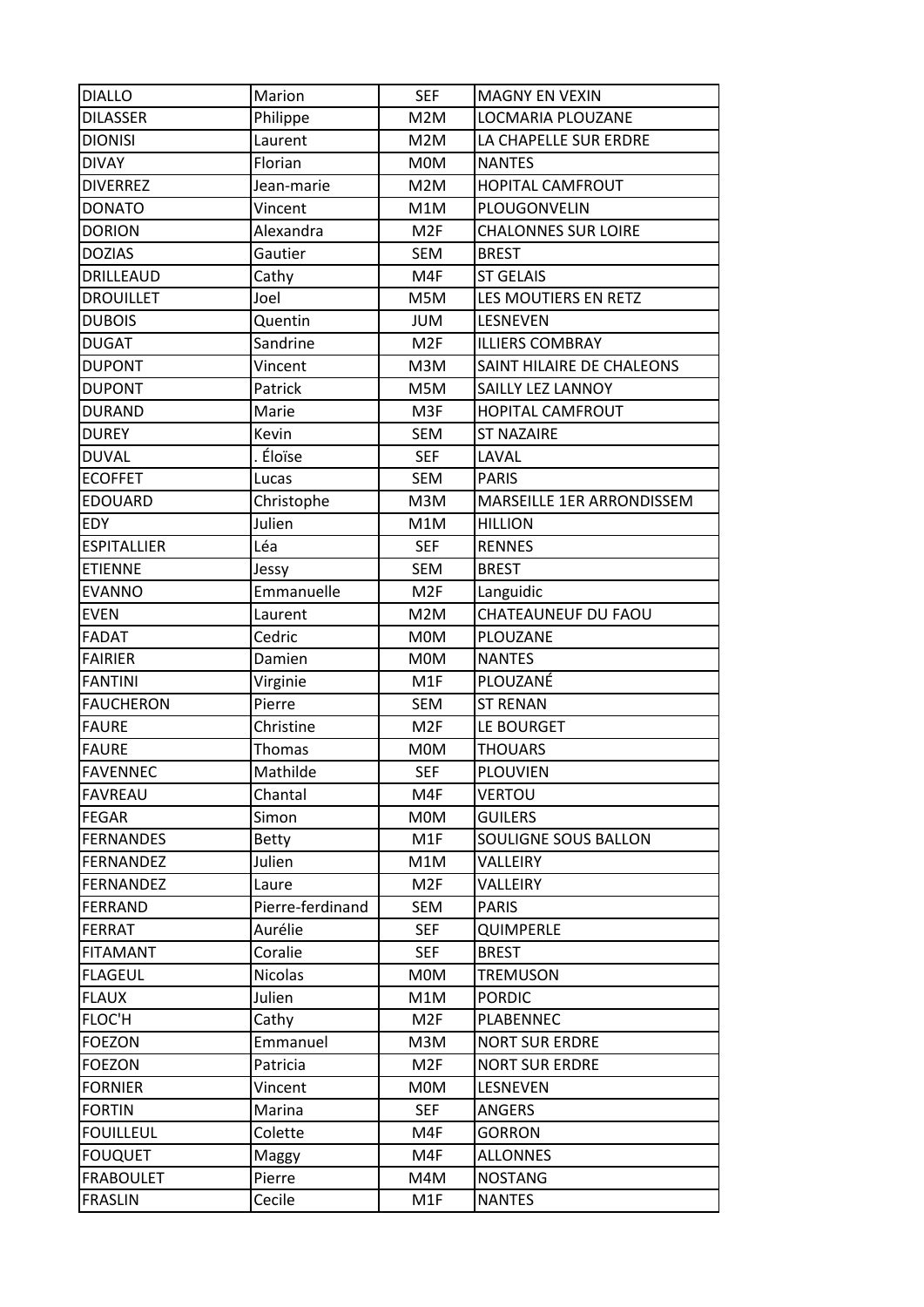| <b>FTAMANT</b>        | Florent       | <b>ESM</b>      | <b>DIRINON</b>             |
|-----------------------|---------------|-----------------|----------------------------|
| <b>GAGNEREAUX</b>     | Antoine       | <b>ESM</b>      | <b>SAIRES</b>              |
| <b>GALLERNE</b>       | Valérie       | M <sub>2F</sub> | <b>LANNILIS</b>            |
| <b>GALLIOTT</b>       | Karine        | <b>MOF</b>      | <b>LIGNOL</b>              |
| <b>GALLO</b>          | Mickaël       | M2M             | <b>Branderion</b>          |
| <b>GASNIER</b>        | Yohann        | <b>SEM</b>      | <b>BREST</b>               |
| <b>GASNIER</b>        | Gerard        | M5M             | SAVIGNE L'EVEQUE           |
| <b>GAUTHIEZ</b>       | Pierre        | M4M             | SAINT MARCEL D'ARDÈCHE     |
| <b>GEAY</b>           | Séverine      | M <sub>2F</sub> | SAINT HILAILE DE CHALEONS  |
| <b>GEFFROY</b>        | Gwenaël       | M1M             | LA MEZIERE                 |
| <b>GELINEAU</b>       | Béatrice      | M1F             | <b>CHALONNES SUR LOIRE</b> |
| <b>GENEVEE</b>        | Ghislaine     | M3F             | CARQUEFOU                  |
| <b>GEORGES</b>        | Christophe    | <b>SEM</b>      | PARIS 11EME ARRONDISSEMENT |
| <b>GERARD</b>         | Dominique     | <b>MOF</b>      | PLOUGONVELIN               |
| <b>GERGAUD</b>        | Stéphane      | M3M             | Languidic                  |
| <b>GESRET</b>         | Emilie        | <b>MOF</b>      | LES CHAMPS GERAUX          |
| <b>GHORCHI</b>        | <b>Brieuc</b> | <b>SEM</b>      | SAINT-DENIS                |
| <b>GIDEL</b>          | Aymeric       | M0M             | LA CHAPELLE NEUVE          |
| <b>GIOANELLI</b>      | Isabelle      | M4F             | CARQUEFOU                  |
| <b>GIRAULT</b>        | Christian     | M3M             | <b>QUINCAY</b>             |
| <b>GLAS</b>           | Sophie        | <b>MOF</b>      | PLOUGASTEL DAOULAS         |
| <b>GODFROID</b>       | Marc          | <b>MOM</b>      | LE RHEU                    |
| <b>GOGUER</b>         | Jacques       | M3M             | <b>BREST</b>               |
| <b>GOLEO</b>          | Wilfrid       | M2M             | <b>PLOEMEUR</b>            |
| <b>GONNET</b>         | Mael          | <b>SEM</b>      | LAVAL                      |
| <b>GOUEREC</b>        | Estelle       | <b>SEF</b>      | <b>BREST</b>               |
| <b>GOUESIN</b>        | Maxime        | <b>MOM</b>      | PLOUZANE                   |
| <b>GOURIOU</b>        | Candice       | <b>ESF</b>      | <b>BREST</b>               |
| <b>GOURIOU</b>        | Julia         | <b>SEF</b>      | LEVALLOIS-PERRET           |
| <b>GOURIOU</b>        | Gwenaëlle     | M4F             | <b>BREST</b>               |
| <b>GOURMELON</b>      | Stévan        | M0M             | <b>ST RENAN</b>            |
| <b>GOUTEUX</b>        | Nathalie      | M4F             | SOTTEVILLE SUR MER         |
| <b>GOUTEUX</b>        | Pascal        | M4M             | SOTTEVILLE SUR MER         |
| <b>GOUX</b>           | Olivier       | M1M             | LE RELECQ KERHUON          |
| <b>GRALL</b>          | Vincent       | <b>SEM</b>      | LE CONQUET                 |
| <b>GRENET</b>         | Christine     | M5F             | SOTTEVILLE SUR MER         |
| <b>GRIVEL</b>         | Monique       | M7F             | <b>HOSTENS</b>             |
| <b>GROSBOIS</b>       | Lise          | <b>SEF</b>      | <b>PARIS</b>               |
| <b>GRU</b>            | Laurent       | M5M             | <b>FLERS</b>               |
| <b>GUAIANA</b>        | Alexandre     | M2M             | <b>BREST</b>               |
| <b>GUEGAN</b>         | Patrice       | M3M             | Languidic                  |
| <b>GUEGAN</b>         | Sandrine      | M <sub>2F</sub> | Languidic                  |
| <b>GUEGUEN</b>        | Maïlys        | <b>SEF</b>      | <b>BREST</b>               |
| <b>GUEGUEN</b>        | Simon         | <b>ESM</b>      | <b>BREST</b>               |
| <b>GUENAN</b>         | Alan          | <b>SEM</b>      | <b>GUILERS</b>             |
| <b>GUENIOT</b>        | Anne          | <b>MOF</b>      | PLOUGASTEL-DAOULAS         |
| <b>GUERIN</b>         | Laëtitia      | M <sub>2F</sub> | <b>CORDEMAIS</b>           |
| <b>GUERIN</b>         | Charlotte     | <b>SEF</b>      | <b>BINIC</b>               |
| <b>GUIBERT</b>        | <b>Bernie</b> | M3M             | <b>REZE</b>                |
| <b>GUICHARD CADOU</b> | Magali        | M3F             | LA HAYE FOUASSIERE         |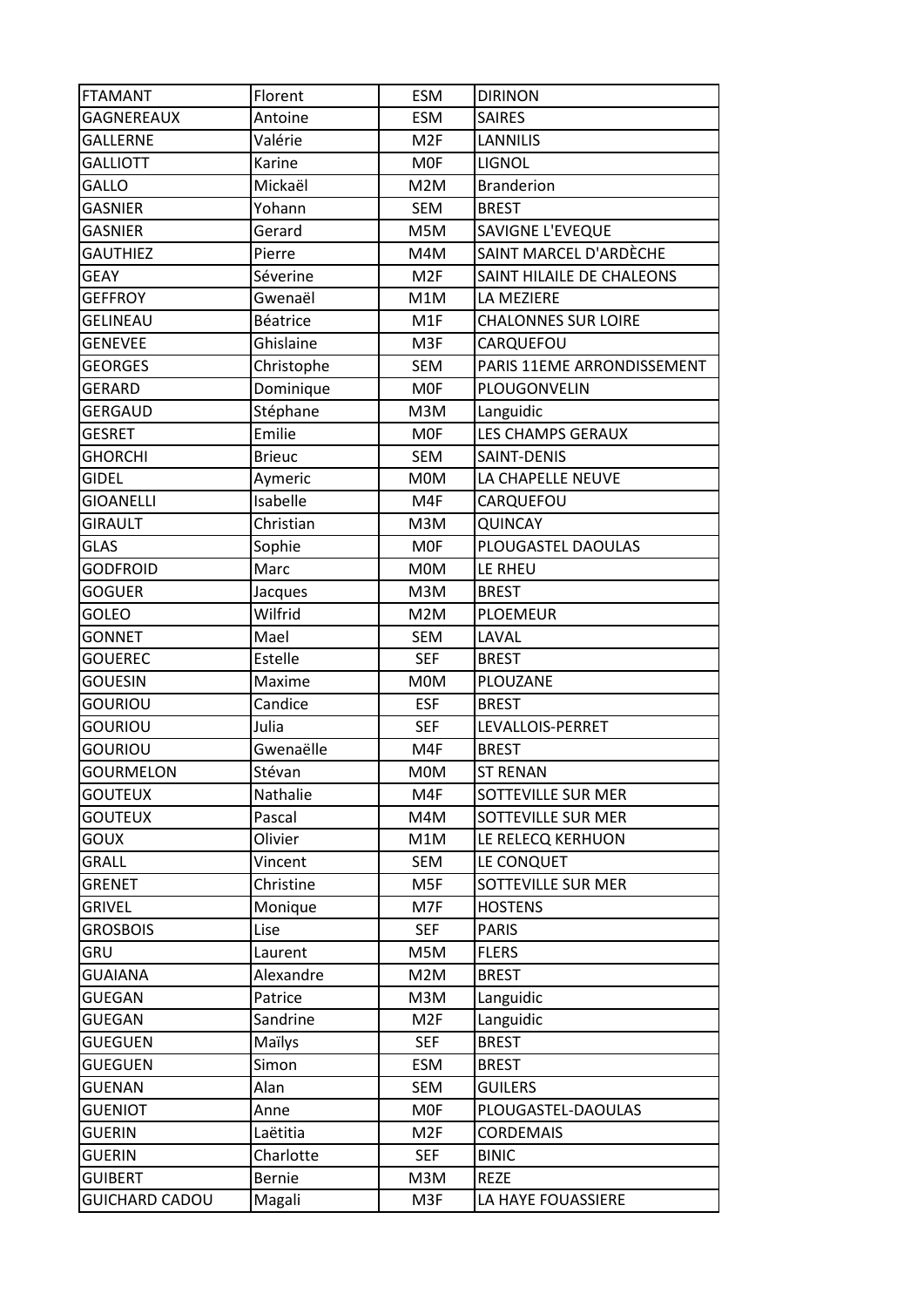| <b>GUILLERM</b>                | Isabelle            | M <sub>2F</sub>        | MOUILLERON-LE-CAPTIF         |
|--------------------------------|---------------------|------------------------|------------------------------|
| <b>GUILLO</b>                  | Mickaël             | M0M                    | Languidic                    |
| <b>GUILLOU</b>                 | Roland              | M4M                    | PLOUGONVELIN                 |
| <b>GUILLOU</b>                 | <b>Bruno</b>        | M2M                    | <b>SAINT RENAN</b>           |
| <b>GUILLOUX</b>                | Angélique           | <b>SEF</b>             | <b>EVREUX</b>                |
| <b>GUILPAIN</b>                | Emmanuelle          | <b>MOM</b>             | LANDERNEAU                   |
| <b>GUIZIOU</b>                 | Celine              | M1F                    | <b>PORDIC</b>                |
| <b>GURY</b>                    | Ludovic             | M4M                    | <b>ST BRIEUC</b>             |
| <b>GUYARD</b>                  | Mikaël              | M2M                    | <b>PLOUEDERN</b>             |
| <b>GUYVARCH</b>                | Marie-anne          | M4F                    | Languidic                    |
| <b>GUYVARCH</b>                | Yvon                | M4M                    | Languidic                    |
| <b>HAAGE XAVIER</b>            | Xavier              | M1M                    | <b>TREOUERGAT</b>            |
| <b>HALLEGOUET</b>              | <b>Nicolas</b>      | <b>MOM</b>             | <b>BREST</b>                 |
| <b>HALLOUX</b>                 | Erwan               | M1M                    | <b>TREGUIDEL</b>             |
| <b>HAMEON</b>                  | Guillaume           | <b>SEM</b>             | PLOUGONVELIN                 |
| <b>HAMON</b>                   | Ronan               | M0M                    | <b>BRAINS</b>                |
| <b>HAMONIC</b>                 | Quentin             | <b>SEM</b>             | <b>PLELAUFF</b>              |
| <b>HAMONIC</b>                 | Sylvie              | M4F                    | <b>PLELAUFF</b>              |
| <b>HARISOA</b>                 | Tania               | M1F                    | <b>BÈGLES</b>                |
| <b>HASCOET</b>                 | Camille             | <b>SEF</b>             | <b>CAST</b>                  |
| <b>HEBERT</b>                  | Gabriel             | M3M                    | <b>BREST</b>                 |
| <b>HELLO</b>                   | Claire              | M4F                    | <b>CHEVREUSE</b>             |
| <b>HENAFF</b>                  | Gaidic              | <b>SEF</b>             | <b>BREST</b>                 |
| <b>HENO</b>                    | Alexandre           | M0M                    | <b>PONTIVY</b>               |
| <b>HERAULT</b>                 | Florence            | M3F                    | SAINT-GEORGES SUR LOIRE      |
| <b>HERAULT</b>                 | Thierry             | M3M                    | SAINT-GEORGES SUR LOIRE      |
|                                |                     |                        |                              |
| <b>HERNANDEZ</b>               | Céline              | <b>MOF</b>             | <b>BREST</b>                 |
| <b>HESNARD</b>                 | Valérie             | M <sub>2F</sub>        | LA FERRIERE AUX ÉTANGS       |
| <b>HETIER</b>                  | Lucie               | <b>SEF</b>             | <b>FONTAINEBLEAU</b>         |
| <b>HEURTEL</b>                 | Virginie            | <b>MOF</b>             | <b>HILLION</b>               |
| HILLEREAU                      | Fabian              | <b>MOM</b>             | <b>AVOINE</b>                |
| <b>HILLION</b>                 | Daniel              | M4M                    | <b>NANTES</b>                |
| <b>HIRBEC</b>                  | Adeline             | <b>MOF</b>             | <b>MONTREUIL LE GAST</b>     |
| <b>HIRIBERRY</b>               | Mathieu             | <b>MOM</b>             | SAINT-VERGE                  |
| <b>HUBERT MULOT</b>            | Hubert              | M4M                    | <b>BREST</b>                 |
| <b>HUNTER</b>                  | Christelle          | M3F                    | <b>CROISSY SUR SEINE</b>     |
| <b>HUREL</b>                   | Joel                | M4M                    | LE MANS                      |
| <b>HURST</b>                   | Adeline             | M1F                    | DOUÉ EN ANJOU                |
| <b>HUVET</b>                   | Sylvie              | M3F                    | <b>MAGNY</b>                 |
| <b>IGIGABEL</b>                | Marc                | M1M                    | PLOUZANÉ                     |
| <b>IGNACIO</b>                 | Clément             | SEM                    | SAINT-PABU                   |
| <b>IGNACIO</b>                 | Pauline             | <b>SEF</b>             | SAINT-PABU                   |
| <b>ILLEMAY</b>                 | Marie Therese       | M <sub>2F</sub>        | LE LAMENTIN                  |
| <b>ILY</b>                     | Martin              | <b>SEM</b>             | <b>BREST</b>                 |
| <b>IMPREZ</b>                  | Kevin               | SEM                    | <b>NANTES</b>                |
| <b>INSOGNA</b>                 | François            | <b>MOM</b>             | <b>BREST</b>                 |
| <b>IVA</b>                     | Flora               | <b>SEF</b>             | <b>NANTES</b>                |
| <b>JANNES</b>                  | Margaux             | <b>SEF</b>             | <b>QUIMPER</b>               |
| <b>JAOUEN</b><br><b>JAOUEN</b> | Mickael<br>Florence | M3M<br>M <sub>2F</sub> | <b>BREST</b><br><b>BREST</b> |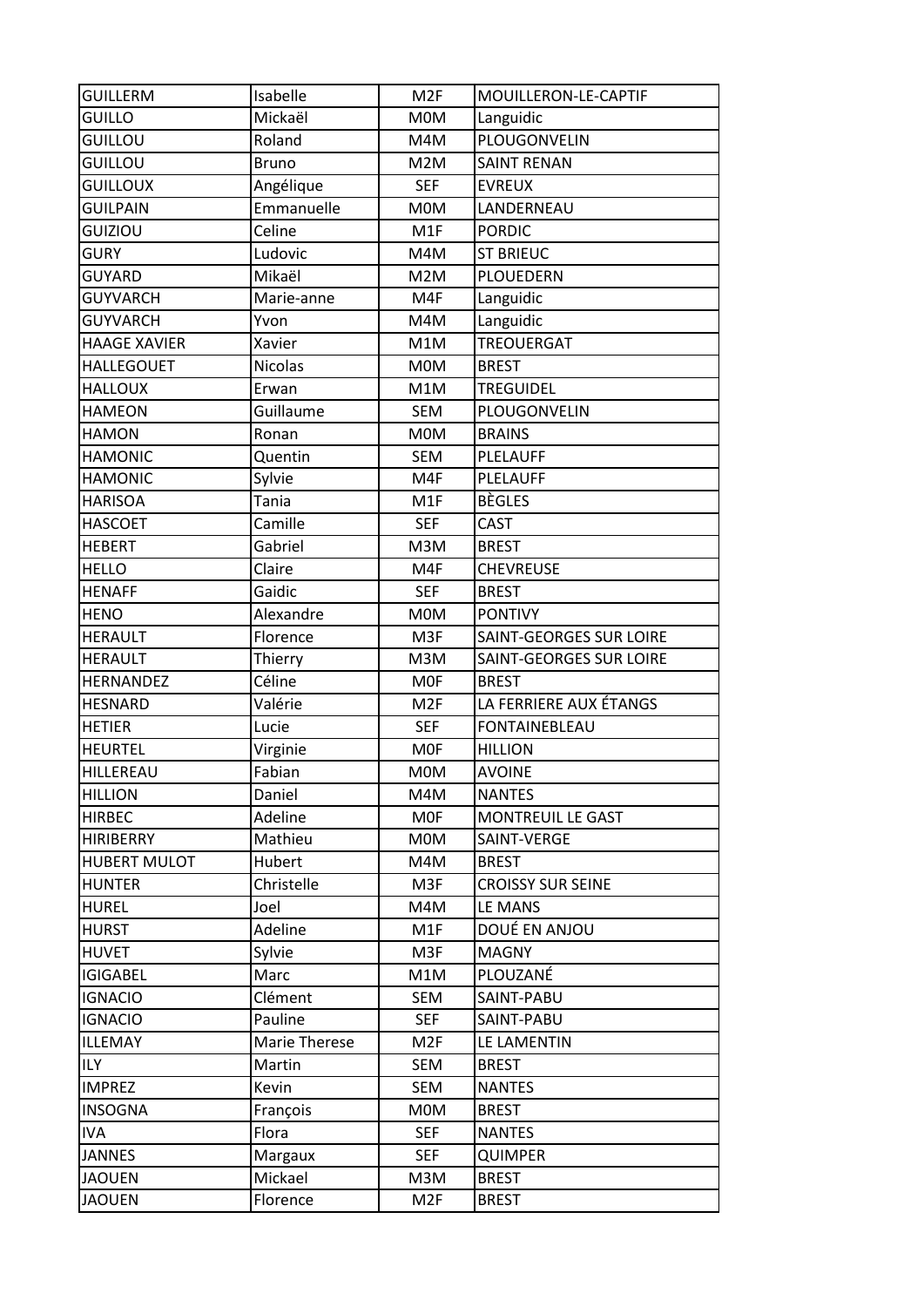| <b>JAOUEN</b>     | Christophe  | M2M             | <b>BOHARS</b>              |
|-------------------|-------------|-----------------|----------------------------|
| <b>JAOUEN</b>     | Hugo        | <b>JUM</b>      | <b>BOHARS</b>              |
| <b>JAOUEN</b>     | Arnaud      | <b>MOM</b>      | SAINT-RENAN                |
| <b>JARRIN</b>     | Mathilde    | <b>SEF</b>      | LE COURS                   |
| <b>JEGU</b>       | Julien      | <b>SEM</b>      | PLUDUNO                    |
| <b>JESTIN</b>     | David       | <b>SEM</b>      | <b>ST RENAN</b>            |
| <b>JOBARD</b>     | Lydie       | <b>MOF</b>      | <b>SEVREMOINE</b>          |
| <b>JOCHAUD</b>    | Thomas      | <b>SEM</b>      | <b>VIGNEUX DE BRETAGNE</b> |
| <b>JOIN</b>       | Arthur      | <b>SEM</b>      | <b>CROZON</b>              |
| <b>JOSSELIN</b>   | Yann        | M2M             | LA MEZIERE                 |
| <b>JOUAN</b>      | Laurent     | M3M             | LOCMARIA PLOUZANE          |
| <b>JOURDREN</b>   | Adeline     | <b>MOF</b>      | <b>GUIPAVAS</b>            |
| <b>JUILLET</b>    | Annie       | M3F             | <b>GORRON</b>              |
| <b>JUMETZ</b>     | Regine      | M5F             | OUTREAU                    |
| <b>JUMETZ</b>     | Camille     | <b>SEF</b>      | PAU                        |
| <b>KERBRAT</b>    | Guenole     | <b>MOM</b>      | <b>TAULE</b>               |
| <b>KERDRAON</b>   | Alan        | <b>MOM</b>      | LOCMARIA - PLOUZANÉ        |
| <b>KERJOUAN</b>   | Morgann     | <b>SEM</b>      | <b>ORVAULT</b>             |
| KHALFAOUI         | Sounia      | <b>MOF</b>      | <b>BREST</b>               |
| <b>KINOSKY</b>    | Cécile      | <b>SEF</b>      | <b>PARIS</b>               |
| <b>KNOCKAERT</b>  | Stéphanie   | <b>MOF</b>      | <b>ANGERS</b>              |
| <b>KONOPKA</b>    | Wanda       | M5F             | <b>BARATIER</b>            |
| LADAN             | Marie       | <b>JUF</b>      | <b>MEILARS</b>             |
| LADAN             | Ludovic     | M3M             | <b>MEILARS</b>             |
| <b>LADISLAS</b>   | Erick       | M5M             | <b>COUERON</b>             |
| LAGARDE           | Delphine    | M <sub>2F</sub> | <b>TINQUEUX</b>            |
| LAGATHU           | Noël        | M4M             | PLOUGASTEL DAOULAS         |
| LAINE             | Pascal      | M4M             | <b>CHATENAY MALABRY</b>    |
| LALLEMAND         | Sylvain     | <b>MOM</b>      | LA MILESSE                 |
| LAMARTINIE        | Sujit       | M2M             | <b>GENTILLY</b>            |
| LAMBRECHT         | Marléne     | <b>MOF</b>      | SAINT HILAIRE DE CHALEONS  |
| LAMIL             | Raphael     | M2M             | LOCMARIA PLOUZANE          |
| LANCIEN           | Anne Sophie | M1F             | LOCMARIA PLOUZANE          |
| LANDGRAF          | Nathalie    | M3F             | <b>CHANTILLY</b>           |
| LANDGRAF          | Théo        | <b>JUM</b>      | <b>CHANTILLY</b>           |
| LANDGRAF          | Max         | <b>ESM</b>      | CHANTILLY                  |
| LARDENOIS-PRIGENT | Sabrina     | <b>MOF</b>      | <b>GUICLAN</b>             |
| LAURENT           | Amandine    | SEM             | <b>PONT PEAN</b>           |
| L'AZOU            | Edern       | <b>ESM</b>      | <b>LANNILIS</b>            |
| LE BAIL           | Josiane     | M5F             | LIGNOL                     |
| LE BAIL           | Patrice     | M5M             | PLOUZANE                   |
| LE BARS           | Lesly       | <b>SEF</b>      | <b>VANNES</b>              |
| LE BLEIS          | Fabien      | M0M             | PLUGUFFAN                  |
| LE BOUILLE        | Gwénaël     | M4M             | Languidic                  |
| LE BOURG LABASQUE | Marilyne    | <b>MOF</b>      | <b>TAULE</b>               |
| LE BOURHIS        | Karine      | M <sub>2F</sub> | <b>GESTEL</b>              |
| LE CALVEZ         | Julien      | M1M             | PLOUGONVELIN               |
| LE CALVEZ         | Virginie    | M1F             | PLOUGONVELIN               |
| LE CHEVANCE       | Erwan       | M2M             | TRESSIGNAUX                |
| LE CLANCHE        | Guénaël     | M2M             | Languidic                  |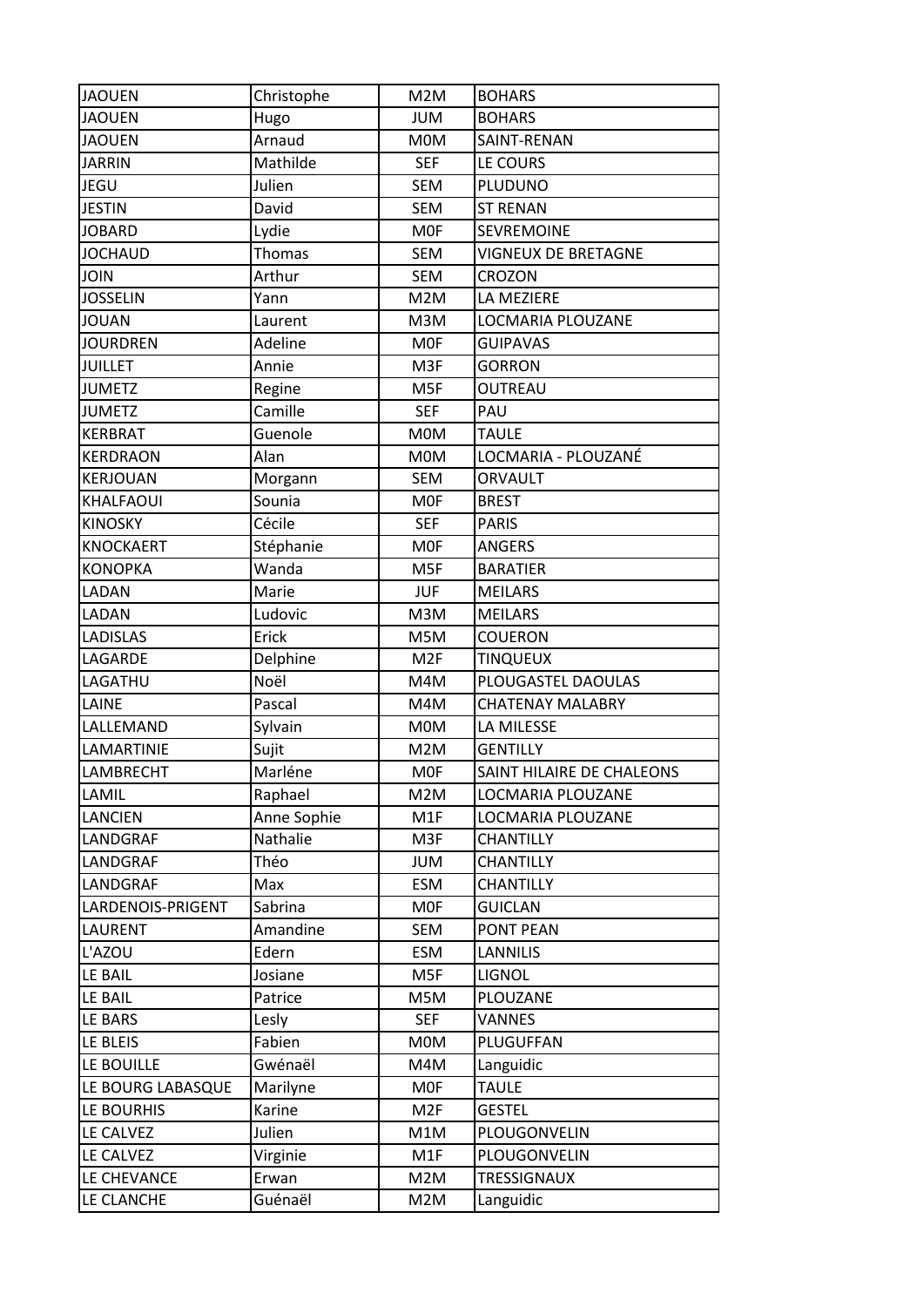| LE CLECH                       | Théry       | <b>SEM</b>      | TREGLONOU                   |
|--------------------------------|-------------|-----------------|-----------------------------|
| LE COMTE                       | Erwan       | M2M             | PLOUZELAMBRE                |
| LE CORRE                       | Yvan        | M3M             | <b>JOIGNY</b>               |
| LE CORRE                       | Richard     | M3M             | <b>PLOUZANÉ</b>             |
| LE CORRE                       | Aurélie     | <b>SEF</b>      | <b>KERSAINT PLABENNEC</b>   |
| LE DEUN                        | Camille     | <b>SEF</b>      | PLOUGUERNEAU                |
| LE DROGO                       | Christelle  | M <sub>2F</sub> | Languidic                   |
| LE DROGO                       | Jean-pierre | M3M             | Languidic                   |
| LE FRAPPER                     | Iwein       | <b>ESM</b>      | LOCMARIA-PLOUZANÉ           |
| LE GAC                         | Marianne    | <b>SEF</b>      | PLOUGONVELIN                |
| <b>LE GAL</b>                  | Patrick     | M4M             | Languidic                   |
| LE GALL                        | Gaëlle      | <b>SEF</b>      | PLOUZANE                    |
| LE GALL                        | Dominique   | M3M             | <b>BODILIS</b>              |
| LE GALL                        | Aurore      | <b>SEF</b>      | <b>BREST</b>                |
| LE GALLOU                      | Claire      | <b>SEF</b>      | <b>BREST</b>                |
| LE GALLOU                      | Alain       | M5M             | <b>LANNION</b>              |
| LE GOFF                        | Franck      | M1M             | <b>GUIPAVAS</b>             |
| LE GOFF                        | Marc        | M2M             | CONCARNEAU                  |
| <b>LE GOFF</b>                 | Arnaud      | M2M             | <b>GOUESNOU</b>             |
| LE GOFF                        | Maurice     | M3M             | ST MARTIN DES CHAMPS        |
| <b>LE GOFF</b>                 | Bleuenn     | <b>SEF</b>      | MILIZAC                     |
| LE GUEN                        | Adeline     | <b>SEF</b>      | LAMPAUL PLOUARZEL           |
| LE GUEN                        | Laurent     | M1M             | PLOUZANE                    |
| LE GUEN                        | Florence    | <b>MOF</b>      | PLOUARZEL                   |
| LE GUEN                        | Stéphanie   | <b>MOF</b>      | <b>BOULOGNE BILLANCOURT</b> |
|                                |             |                 |                             |
| LE GUENNEC-THEZELAIS Francoise |             | M3F             | ST AUBIN D AUBIGNE          |
| LE GUILLOU                     | Maxime      | <b>SEM</b>      | <b>PLOMEUR</b>              |
| LE HECH                        | Aurélie     | <b>SEF</b>      | <b>PARIS</b>                |
| LE HIR                         | Roland      | <b>MOM</b>      | <b>SAINT NAZAIRE</b>        |
| LE JALLE                       | Patrick     | M4M             | LAUZACH                     |
| LE JEUNE                       | Nicole      | M4F             | LANMEUR                     |
| LE JOLY                        | Franck      | M3M             | <b>LORIENT</b>              |
| LE JONCOUR                     | Katell      | <b>SEF</b>      | PLOUGASTEL                  |
| LE JONCOUR                     | Soaz        | <b>ESF</b>      | PLOUGASTEL                  |
| LE LOUER                       | Joël        | M4M             | Languidic                   |
| LE LOUER                       | Sophie      | M3F             | Languidic                   |
| LE LOUS                        | Julien      | M0M             | PLOUIGNEAU                  |
| LE MEUR                        | Christophe  | M2M             | RÉDÉNÉ                      |
| LE MEUR                        | Franck      | M3M             | SAINT BARNABÉ               |
| LE MEUR                        | Frederic    | M2M             | <b>PLONEIS</b>              |
| LE MOAL                        | Maxime      | SEM             | PLOUZANE                    |
| <b>LE NAY</b>                  | Cyril       | SEM             | LOUARGAT                    |
| LE NEILLON                     | Maud        | M1F             | Languidic                   |
| LE PADELLEC                    | Muriel      | M3F             | <b>BRUZ</b>                 |
| LE PANSE                       | Eric        | M2M             | Languidic                   |
| LE PEN                         | Gildas      | M2M             | Languidic                   |
| LE PENNEC                      | Regis       | M2M             | <b>PLEGUIEN</b>             |
| LE QUELLEC                     | Stéphane    | M1F             | <b>BREST</b>                |
| LE RENARD                      | François    | <b>SEM</b>      | Languidic                   |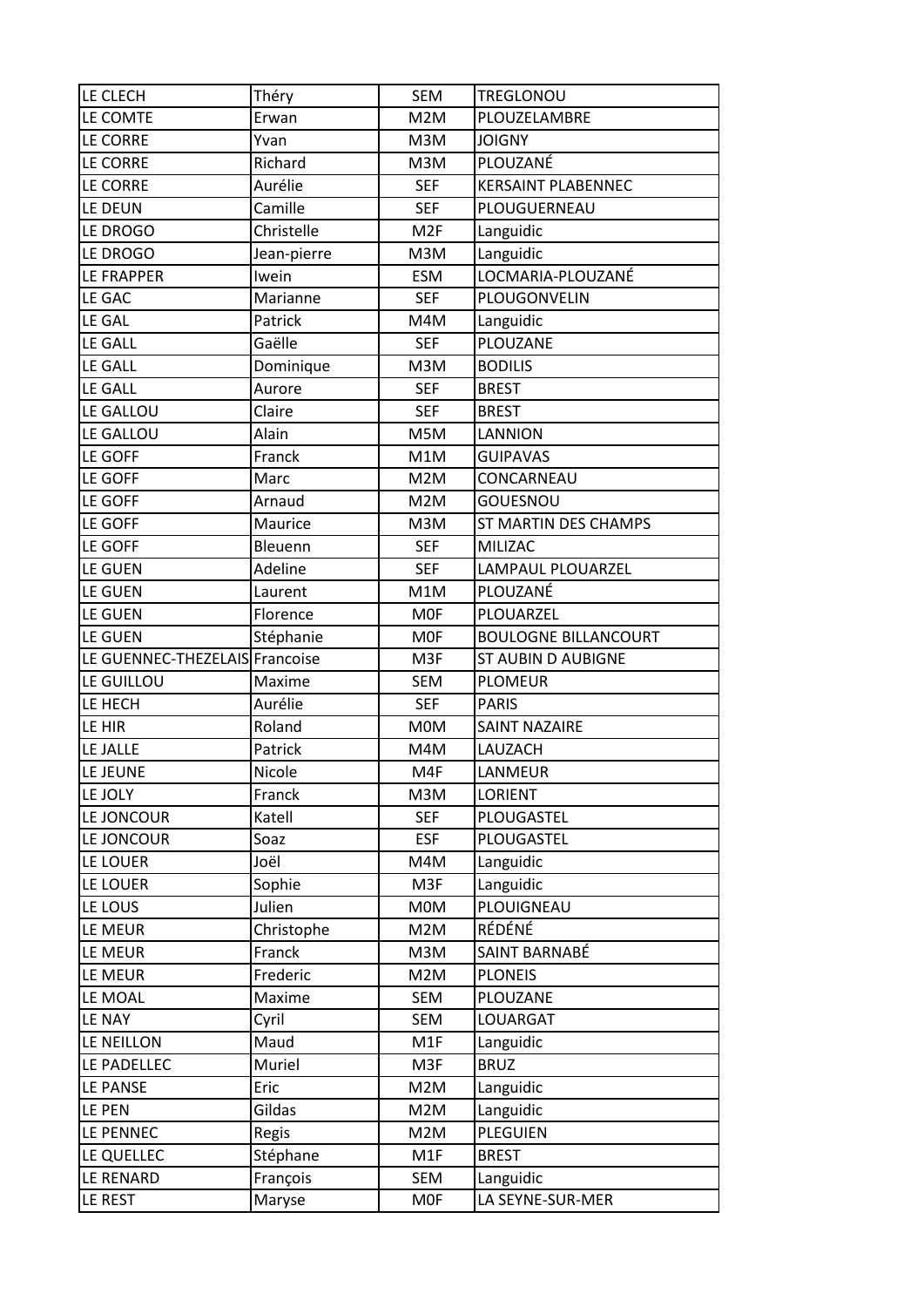| LE ROUX             | Sylvain        | M2M             | PLOUGONVELIN           |
|---------------------|----------------|-----------------|------------------------|
| LE ROUX             | Johann         | <b>MOM</b>      | <b>CESSON</b>          |
| LE ROUZIC           | Chantal        | M <sub>2F</sub> | Languidic              |
| LE ROUZIC           | Richard        | M2M             | Languidic              |
| LE ROY              | Hélène         | M1F             | <b>BREST</b>           |
| LE ROY              | Gaëlle         | <b>SEF</b>      | SAINT-RENAN            |
| LE TALLEC           | Didier         | M4M             | Languidic              |
| LE TARNEC           | Hélène         | M1F             | <b>KERVIGNAC</b>       |
| LE TORTOREC         | <b>Didier</b>  | M3M             | Languidic              |
| <b>LEBRETON</b>     | Anne-line      | <b>MOF</b>      | CARQUEFOU              |
| <b>LECLERCQ</b>     | Edouard        | SEM             | <b>ANGERS</b>          |
| <b>LECOINTE</b>     | Michel         | M5M             | SAVERNE                |
| <b>LECOMPTE</b>     | <b>Brian</b>   | <b>SEM</b>      | <b>BREST</b>           |
| <b>LECORPS</b>      | Stéphanie      | M <sub>2F</sub> | LE TEMPLE DE BRETAGNE  |
| <b>LECUYER</b>      | Sylvie         | M3F             | <b>FLERS</b>           |
| LEGRAND             | Rémi           | <b>SEM</b>      | <b>GUICLAN</b>         |
| <b>LEHOUSSEL</b>    | Edouard        | <b>SEM</b>      | <b>BREST</b>           |
| LELEU               | Isabelle       | M1F             | <b>PLOMELIN</b>        |
| LELEU               | Cyril          | M1M             | <b>PLOMELIN</b>        |
| LELIEPAULT          | Amandine       | <b>SEF</b>      | PLONEOUR LANVERN       |
| LELOU               | Sophie         | M3F             | <b>FLERS</b>           |
| <b>LEPROUST</b>     | Patrice        | M5M             | LE MANS                |
| <b>LEPROUX</b>      | Jérôme         | M3M             | LE MANS                |
| <b>LEPROUX</b>      | Evelyne        | M4F             | LE MANS                |
| <b>LEROY</b>        | Stéphanie      | M <sub>2F</sub> | THOUARE SUR LOIRE      |
| <b>LEROYER</b>      | Clément        | SEM             | ARGENTAN               |
| <b>LESCOP</b>       | Samuel         | M2M             | <b>CHATEAUBOURG</b>    |
| <b>LESCOP</b>       | Maïwenn        | <b>SEF</b>      | <b>BREST</b>           |
| LESONGEUR           | Quentin        | <b>ESM</b>      | <b>ST RENAN</b>        |
| <b>LETOURNEUX</b>   | Marc           | M1M             | <b>NANTES</b>          |
| <b>LEYDIER</b>      | Stephane       | M1M             | <b>NIORT</b>           |
| L'HARIDON           | Stephane       | M2M             | LOCMARIA PLOUZANE      |
| L'HARIDON           | Lenaig         | <b>SEF</b>      | PLOUAGAT               |
| L'HOUR              | Philippe       | M3M             | PLOUDALMEZEAU          |
| <b>LIDURIN</b>      | Elodie         | M <sub>2F</sub> | <b>GESTEL</b>          |
| <b>LINARD</b>       | Jean-claude    | M6M             | <b>PLABENNEC</b>       |
| LOHEAC              | Youenn         | M1M             | <b>GUILERS</b>         |
| LOISEAU             | Carine         | M <sub>2F</sub> | <b>GUECELARD</b>       |
| LOISEAU             | Thierry        | M3M             | <b>GUECELARD</b>       |
| LOIZANCE            | Pascal         | M3M             | <b>PORNICHET</b>       |
| LORIOT              | Leslie         | <b>SEF</b>      | <b>GUIPAVAS</b>        |
| <b>LORTHIOIS</b>    | Anne-charlotte | M3F             | SAILLY LEZ LANNOY      |
| <b>LORTHIOIS</b>    | Grégory        | M3M             | SAILLY LEZ LANNOY      |
| LOUBEAU             | Ariel          | SEM             | PLEUMEUR BODOU         |
| <b>LOUBOUTIN</b>    | Loren          | <b>SEF</b>      | LOCMARIA PLOUZANE      |
| <b>LUCAS</b>        | Damien         | <b>MOM</b>      | <b>CAST</b>            |
| LUDWIG              | Clément        | SEM             | <b>CHANTEPIE</b>       |
| LUNVEN              | Jean-paul      | M7M             | LOCMARIA PLOUZANE      |
| <b>MADEC</b>        | Ludovic        | M2M             | PLOUZANE               |
| <b>MAGALI TATEM</b> | Magali         | M1F             | <b>ILLIERS COMBRAY</b> |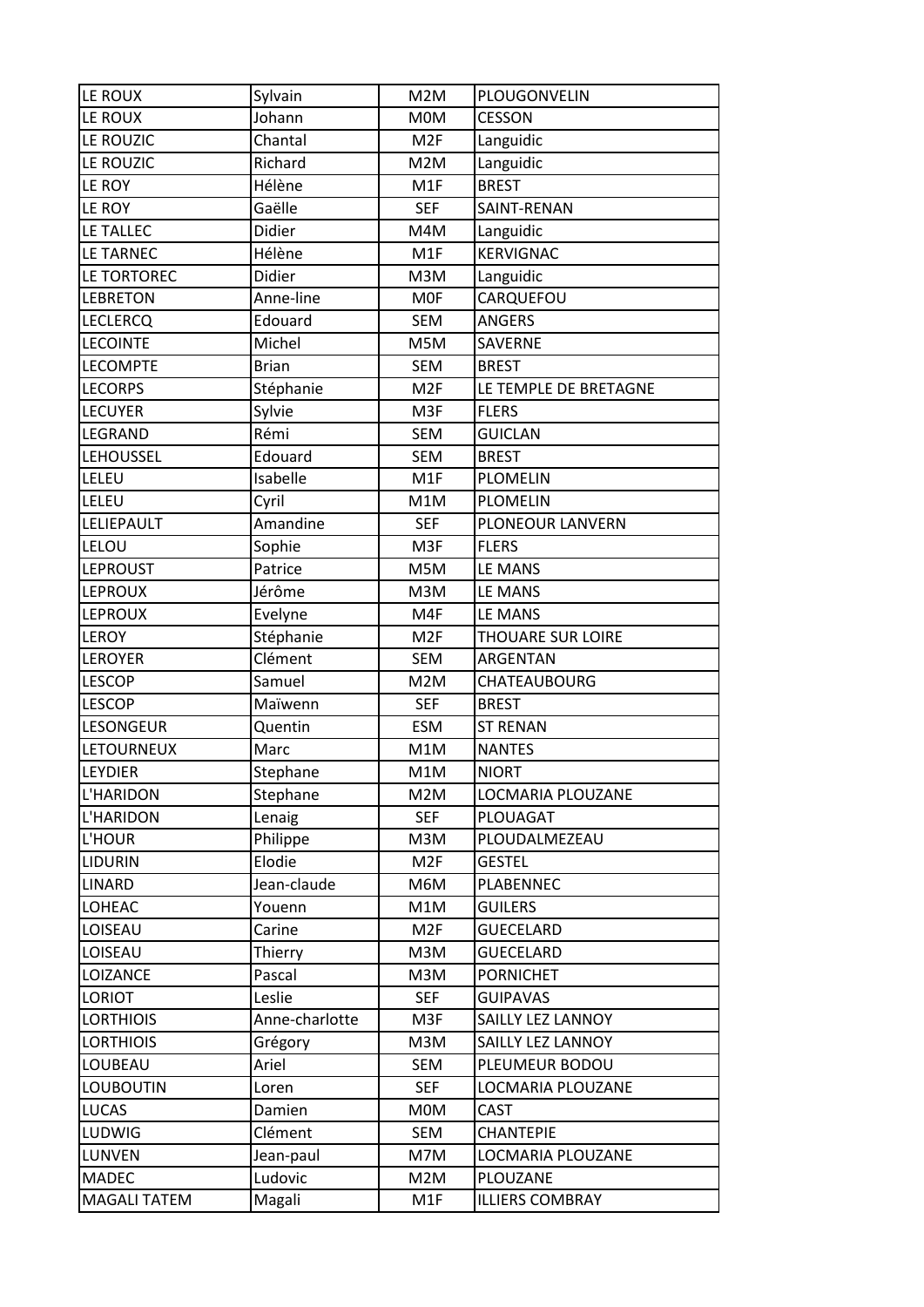| <b>MAGUEUR</b>      | Leo                | <b>MOM</b> | LOCMARIA PLOUZANE          |
|---------------------|--------------------|------------|----------------------------|
| <b>MAHOT</b>        | Caroline           | <b>MOF</b> | MARGNY LÈS COMPIÈGNE       |
| <b>MAILLARD</b>     | Dominique          | M2M        | <b>ST BOMER LES FORGES</b> |
| <b>MAIRE</b>        | Benjamin           | <b>SEM</b> | <b>MONTREUIL</b>           |
| <b>MALGORN</b>      | Patricia           | M4F        | <b>BREST</b>               |
| <b>MALLET</b>       | Jeremy             | <b>SEM</b> | <b>ANDRESY</b>             |
| <b>MANCHERON</b>    | Sylvie             | M3F        | <b>JOIGNY</b>              |
| <b>MANDIN</b>       | Hervé              | M2M        | <b>VERTOU</b>              |
| <b>MARC</b>         | Alizée             | <b>SEF</b> | <b>BREST</b>               |
| <b>MARCEAU</b>      | Sarah              | <b>SEF</b> | ARRADON                    |
| <b>MARCHAND</b>     | Anthony            | <b>MOM</b> | <b>CORNILLE LES CAVES</b>  |
| MARECHAL            | <b>Bertrand</b>    | M3M        | <b>LIFFRE</b>              |
| <b>MARECHAL</b>     | Philippe           | M5M        | MONTFORT L AMAURY          |
| <b>MARHIC</b>       | Hervé              | M1M        | LOCMARIA-PLOUZANÉ          |
| <b>MARQUANT</b>     | <b>Nicolas</b>     | M2M        | ORVAULT                    |
| <b>MARQUIGNY</b>    | David              | M2M        | CARQUEFOU                  |
| <b>MARRY</b>        | Georges            | M5M        | Languidic                  |
| <b>MARSAC</b>       | Frederic           | M2M        | LA CHAPELLE SUR ERDRE      |
| <b>MARSAULT</b>     | <b>Pierre Yves</b> | <b>SEM</b> | <b>BREST</b>               |
| <b>MARTIN</b>       | Gwenaelle          | <b>MOF</b> | <b>GOUESNOU</b>            |
| <b>MARTIN</b>       | Julie              | <b>SEF</b> | LAVAL                      |
| <b>MARTIN</b>       | Laurence           | M3F        | SAILLY LEZ LANNOY          |
| <b>MARTIN</b>       | Jean-luc           | M3M        | SAILLY LEZ LANNOY          |
| <b>MARTON</b>       | Jimmy              | M1M        | LE LAMENTIN                |
| <b>MASCRES</b>      | Aymeric            | M1M        | POMPIGNAC                  |
| <b>MASSON</b>       | Morgane            | <b>SEF</b> | <b>TOURS</b>               |
| <b>MASSON EQUEY</b> | Carine             | M1F        | <b>EAUBONNE</b>            |
| <b>MAUGUEN</b>      | Yann               | M1M        | <b>COAT MEAL</b>           |
| <b>MBOLIAEDAS</b>   | Jerry              | <b>SEM</b> | <b>NANTES</b>              |
| <b>MEL</b>          | <b>Nelly</b>       | M3F        | <b>FONDETTES</b>           |
| MELLAZA             | Laurence           | M3F        | PLOUZANE                   |
| <b>MENARD</b>       | Béatrice           | M4F        | <b>ST FIACRE SUR MAINE</b> |
| <b>MENARD</b>       | Philippe           | M4M        | SAINT-FIACRE-SUR-MAINE     |
| <b>MERCHIE</b>      | Laurence           | M4F        | SAILLY LEZ LANNOY          |
| <b>MERCIER</b>      | Fred               | <b>MOM</b> | <b>GUICLAN</b>             |
| <b>MERCIERE</b>     | Christophe         | <b>MOM</b> | PRINQUIAU                  |
| <b>MERIEN</b>       | Quentin            | <b>SEM</b> | PLOUGUERNEAU               |
| <b>MERRER</b>       | Karine             | <b>MOF</b> | LANDERNEAU                 |
| <b>MESCOFF</b>      | Laetitia           | <b>SEF</b> | <b>ST RENAN</b>            |
| <b>METAYER</b>      | Maelle             | <b>SEF</b> | <b>NANTES</b>              |
| <b>MICHON</b>       | Coline             | <b>SEF</b> | <b>PARIS</b>               |
| <b>MIGNON</b>       | Jeanne             | <b>SEF</b> | <b>HÉDÉ BAZOUGES</b>       |
| <b>MIGNON</b>       | Mickael            | M2M        | PLABENNEC                  |
| <b>MIGUEL</b>       | Olivier            | M4M        | <b>PARIS</b>               |
| <b>MISSIR</b>       | Pascal             | M5M        | SAINT-MARTIN DU FOUILLOUX  |
| <b>MOBUCHON</b>     | Lenha              | <b>SEF</b> | <b>NANTES</b>              |
| <b>MOIGNET</b>      | Aurelia            | M1F        | <b>GESTEL</b>              |
| <b>MOLLES</b>       | Isabelle           | <b>SEF</b> | HEROUVILLE SAINT CLAIR     |
| <b>MOREAC</b>       | Charlotte          | <b>SEF</b> | <b>BRANDERION</b>          |
| <b>MOREAU</b>       | Lindsay            | <b>SEF</b> | <b>ST TUGDUAL</b>          |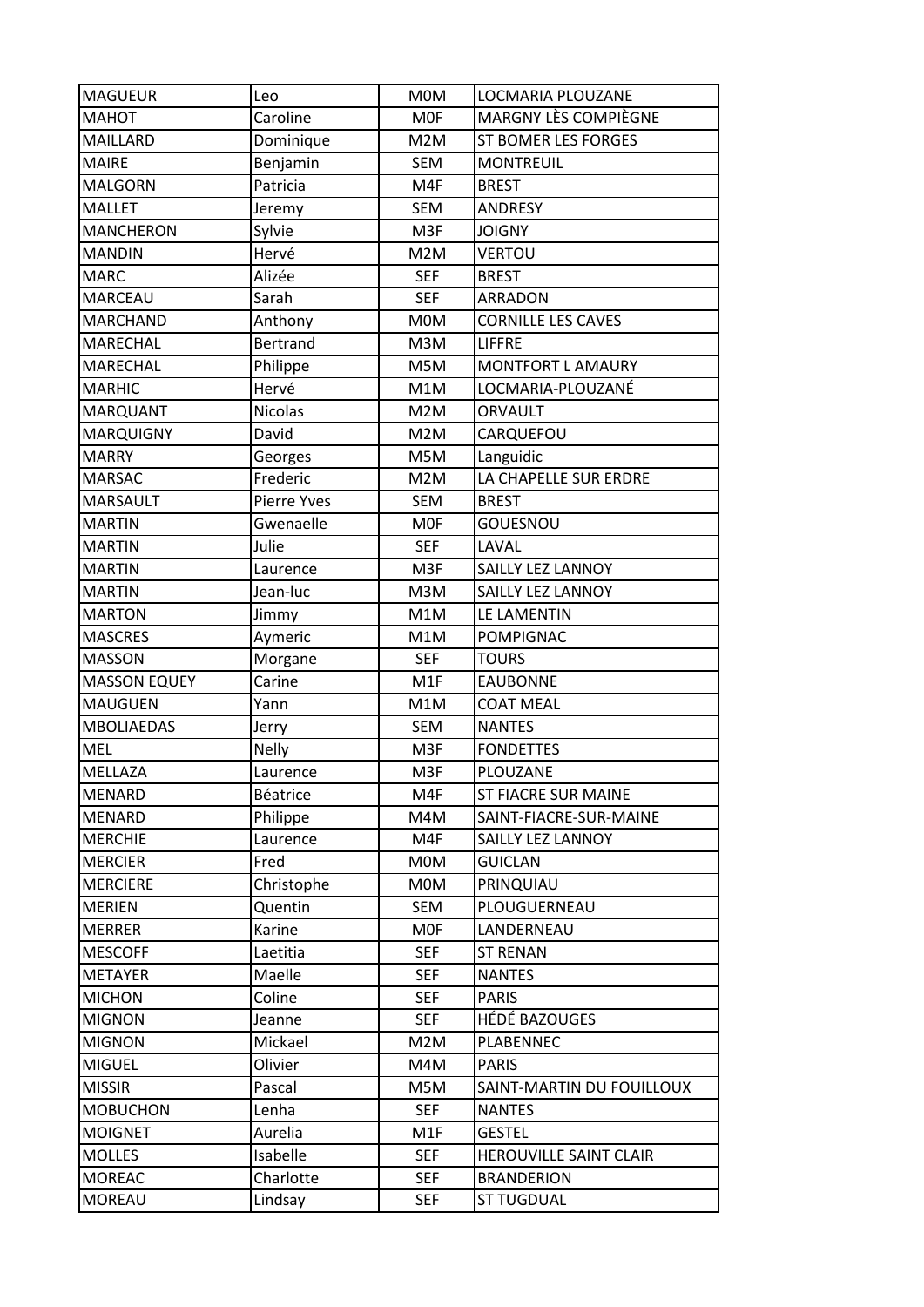| <b>MOREAU</b>      | Kevin         | M1M             | <b>VIGNEUX SUR SEINE</b>  |
|--------------------|---------------|-----------------|---------------------------|
| <b>MORETTI</b>     | Julie         | <b>SEF</b>      | <b>MOUGINS</b>            |
| <b>MORINAY</b>     | Leslie        | <b>MOF</b>      | <b>BREST</b>              |
| <b>MORVAN</b>      | Gaetan        | <b>MOM</b>      | QUESSOY                   |
| <b>MORVAN</b>      | Stéphane      | M2M             | <b>BRISSARTHE</b>         |
| <b>MORVAN</b>      | Elodie        | <b>SEF</b>      | PLOUZANÉ                  |
| <b>MOY</b>         | Sébastien     | <b>SEM</b>      | PLOUEGAT GUERAND          |
| <b>MULLER</b>      | Valérian      | <b>SEM</b>      | <b>QUIMPER</b>            |
| <b>MULLIE</b>      | Charlotte     | M3F             | <b>SAILLY LEZ LANNOY</b>  |
| <b>NASONE</b>      | <b>Bruno</b>  | M1M             | <b>BREST</b>              |
| <b>NAYL</b>        | Sandrine      | M <sub>2F</sub> | <b>HOPITAL CAMFROUT</b>   |
| <b>NICOL</b>       | Anne          | M3F             | Inzinzac-Lochrist         |
| <b>NICOL</b>       | Nathalie      | M <sub>2F</sub> | Inzinzac-Lochrist         |
| <b>NICOLAS</b>     | <b>Benoit</b> | M2M             | <b>GUIMAEC</b>            |
| <b>NICOLLE</b>     | Mickael       | <b>SEM</b>      | <b>TREGUNC</b>            |
| <b>NIGNOL</b>      | Laurent       | M4M             | Languidic                 |
| <b>NIORT</b>       | Marie Claire  | M4F             | <b>MONT SAINT AIGNAN</b>  |
| <b>NIORT</b>       | Jean-francois | M4M             | <b>MONT SAINT AIGNAN</b>  |
| <b>NOEL</b>        | Karine        | M <sub>2F</sub> | PLOERDUT                  |
| <b>NOM</b>         | PRENOM        | CATEGORIE       | <b>VILLE</b>              |
| NOUAILHAT          | Vincent       | <b>SEM</b>      | <b>PUTEAUX</b>            |
| OGIL               | Christine     | M1F             | LE PECQ                   |
| <b>OGOR</b>        | Alexandra     | <b>MOF</b>      | <b>GUILERS</b>            |
| OLIVIER            | Valerie       | M3F             | <b>SAINT SERVANT</b>      |
| <b>OLLIER</b>      | Annie         | M <sub>2F</sub> | <b>BREST</b>              |
| <b>OMNES</b>       | Pascal        | M3M             | <b>BOHARS</b>             |
| <b>OTOLSKI</b>     | Dominique     | M1M             | PLOUGONVELIN              |
| PAILLARD DESCHAMPS | Christine     | M5F             | <b>STE LUCE SUR LOIRE</b> |
| <b>PAILLET</b>     | Yoann         | <b>ESM</b>      | <b>ANGERS</b>             |
| <b>PANTZER</b>     | Elodie        | <b>MOF</b>      | Languidic                 |
| <b>PAPIN</b>       | Aurélie       | M0F             | <b>CHAUMES EN RETZ</b>    |
| <b>PAQUIE</b>      | Karine        | M <sub>2F</sub> | <b>BREST</b>              |
| <b>PASQUET</b>     | Franck        | M2M             | <b>NANTES</b>             |
| <b>PASQUET</b>     | Cecile        | M <sub>2F</sub> | <b>NANTES</b>             |
| <b>PASTOURET</b>   | <b>Thomas</b> | M1M             | LE CONQUET                |
| <b>PATRICE</b>     | Le Lagadec    | SEM             | GOUESNOU                  |
| PAUGAM             | Michel        | M5M             | PLOUGASTEL DAOULAS        |
| PAVAGEAU           | Jean-luc      | M1M             | <b>LOUISFERT</b>          |
| PAVAN              | Martine       | M3F             | SOTTEVILLE SUR MER        |
| PAVAN              | Patrick       | M3M             | <b>SOTTEVILLE SUR MER</b> |
| <b>PAVOINE</b>     | Isabelle      | M1F             | <b>SUCE SUR ERDRE</b>     |
| <b>PAYET</b>       | Williams      | M3M             | <b>HENNEBONT</b>          |
| <b>PELISSIER</b>   | Amélie        | <b>SEF</b>      | <b>CORBEIL-ESSONNES</b>   |
| PEN                | Richard       | <b>MOM</b>      | LOCMARIA PLOUZANÉ         |
| PERCEVAULT         | Percevault    | M2M             | LA MEZIERE                |
| <b>PERHIRIN</b>    | Ghislaine     | M <sub>2F</sub> | PLOUGONVELIN              |
| <b>PERNES</b>      | Veronique     | M4F             | ST REMY LES CHEVREUSE     |
| <b>PERON</b>       | Jean          | <b>SEM</b>      | PLOUZANE                  |
| <b>PERONNET</b>    | Thomas        | M0M             | <b>BUCKHURST HILL</b>     |
| <b>PEROT</b>       | Erwan         | <b>SEM</b>      | PLOUZANÉ                  |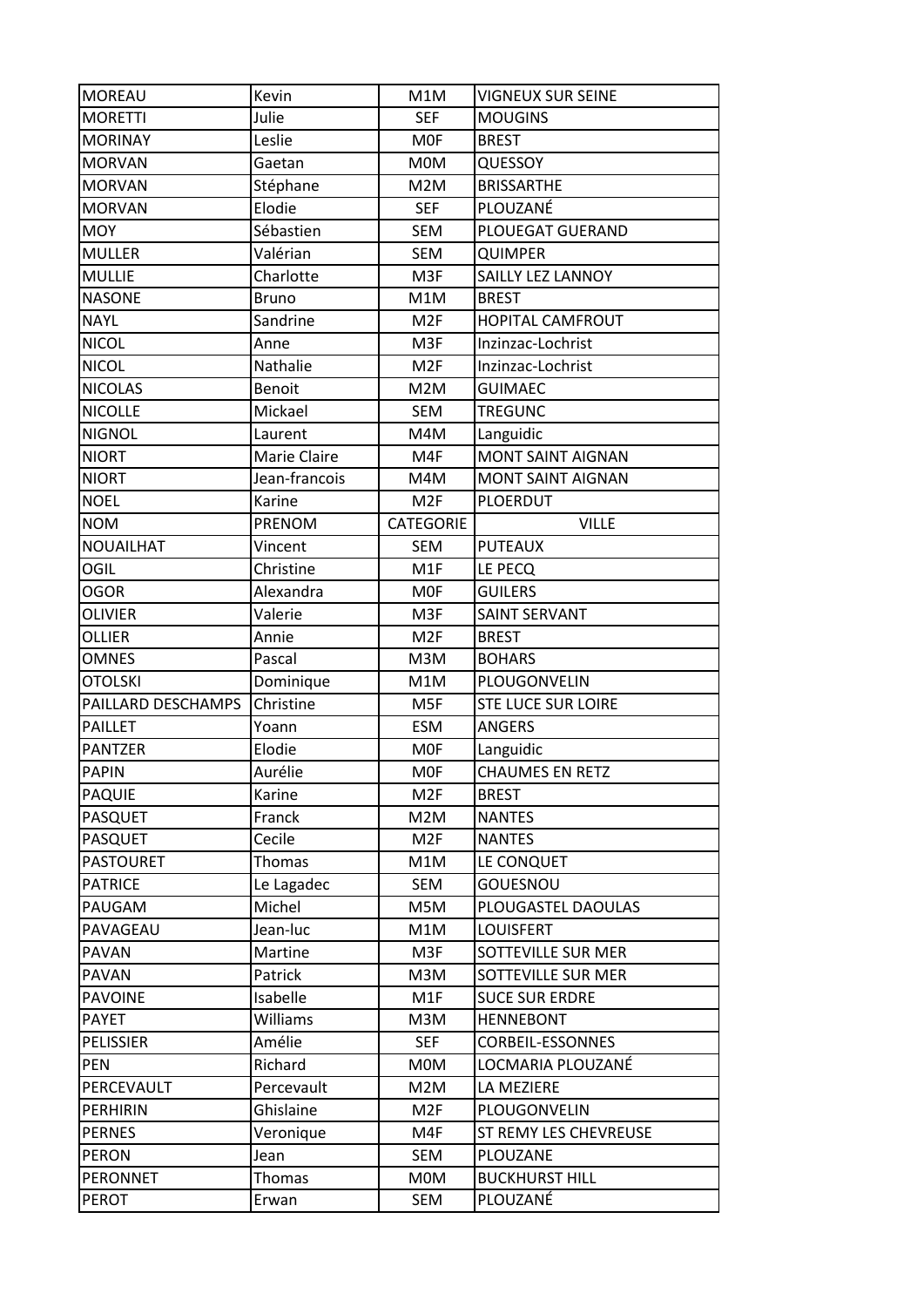| PERRARD            | Agnès           | M5F             | <b>EVRECY</b>               |
|--------------------|-----------------|-----------------|-----------------------------|
| PERRON             | Jean Michel     | M2M             | PLOUZANE                    |
| <b>PERROT</b>      | Audrey          | <b>MOF</b>      | <b>GUILERS</b>              |
| PERSONNIC          | Franck          | M1M             | Languidic                   |
| PERSONNIC          | Solenn          | M1F             | Languidic                   |
| <b>PETITDIDIER</b> | Sébastien       | <b>SEM</b>      | <b>TOULOUSE</b>             |
| PHELEPP            | Romain          | <b>SEM</b>      | PLOUNEVENTER                |
| PHILIBERT          | Christophe      | M1M             | <b>MEAUCE</b>               |
| <b>PHOLIEN</b>     | Estelle         | M <sub>2F</sub> | <b>VERTOU</b>               |
| PICHEREAU          | Cédric          | <b>SEM</b>      | <b>SAINT RENAN</b>          |
| <b>PICHON</b>      | Maite           | <b>MOF</b>      | LOCMARIA PLOUZANE           |
| <b>PIERRE</b>      | Angelique       | <b>MOF</b>      | <b>ARS</b>                  |
| <b>PILORGE</b>     | Thomas          | M0M             | <b>BAYE</b>                 |
| <b>PINEL</b>       | <b>Baptiste</b> | <b>SEM</b>      | <b>NANTES</b>               |
| <b>PINSON</b>      | Lysiane         | M <sub>2F</sub> | <b>ILLIERS COMBRAY</b>      |
| <b>PLANCHAIS</b>   | Etienne         | M4M             | LE MANS                     |
| PLASSART           | Christophe      | <b>MOM</b>      | <b>BREST</b>                |
| PLOTEAU            | Celine          | M <sub>2F</sub> | THOUARE SUR LOIRE           |
| PLOTEAU            | Olivier         | M2M             | THOUARE SUR LOIRE           |
| PLOUGASTEL         | Loig            | <b>MOM</b>      | <b>QUIMPER</b>              |
| POINTCHEVAL        | Melody          | <b>SEF</b>      | <b>SAINT RENAN</b>          |
| <b>POULOUIN</b>    | Céline          | M1F             | Languidic                   |
| <b>POULOUIN</b>    | Julien          | M1M             | Languidic                   |
| PREVEL             | Laura           | <b>SEF</b>      | SAINT AUBIN D'AUBIGNE       |
| <b>PREVEL</b>      | Eric            | M4M             | SOUCÉ                       |
| PRIGENT            | Adeline         | <b>MOF</b>      | PLOUIGNEAU                  |
| PRIMEL             | Florence        | M <sub>2F</sub> | <b>BOHARS</b>               |
| PRIMEL             | Valentin        | SEM             | <b>GUILERS</b>              |
| PRINGAULT          | Marina          | M <sub>2F</sub> | ST GEORGES DES GROSEILLERS  |
| <b>PRUNIER</b>     | Christophe      | M4M             | <b>BOHARS</b>               |
| QUEAU              | Béatrice        | M3F             | LOCMARIA PLOUZANE           |
| QUELLEC            | Martial         | M2M             | LE CONQUET                  |
| QUELLEC            | Pierre          | M1M             | LE CONQUET                  |
| QUELLEC            | Maurice         | M5M             | PLOUGONVELIN                |
| QUENEHERVE         | Valerie         | M <sub>2F</sub> | LAMPAUL PLOUARZEL           |
| <b>QUENTRIC</b>    | Alan            | M1M             | <b>BREST</b>                |
| QUERE              | Lisa            | <b>SEF</b>      | <b>BREAL SOUS MONTFORT</b>  |
| QUIGNON            | Mathilde        | <b>SEF</b>      | <b>BEAUCHAMP</b>            |
| QUIGNON            | Bernard         | M6M             | <b>MARGNY LÈS COMPIÈGNE</b> |
| QUINIOU            | Florence        | <b>SEF</b>      | <b>BREST</b>                |
| QUINQUIS           | Laurent         | M1M             | PLOUGUERNEAU                |
| <b>QUINQUIS</b>    | Stephane        | SEM             | <b>BANNALEC</b>             |
| RABINEAU GOUDY     | Adélaïde        | <b>MOF</b>      | <b>RENNES</b>               |
| <b>RACOUET</b>     | Pascal          | M3M             | <b>TREAL</b>                |
| RAMBAULT           | Jonathan        | M1M             | <b>BRESSUIRE</b>            |
| RAMIER             | Maud            | <b>SEF</b>      | <b>PARIS</b>                |
| RAPHALEN           | Elisabeth       | M3F             | POULDREUZIC                 |
| RAULT              | Daniel          | M5M             | LAMBALLE                    |
| RAULT              | Pauline         | <b>SEF</b>      | <b>RENNES</b>               |
|                    |                 |                 |                             |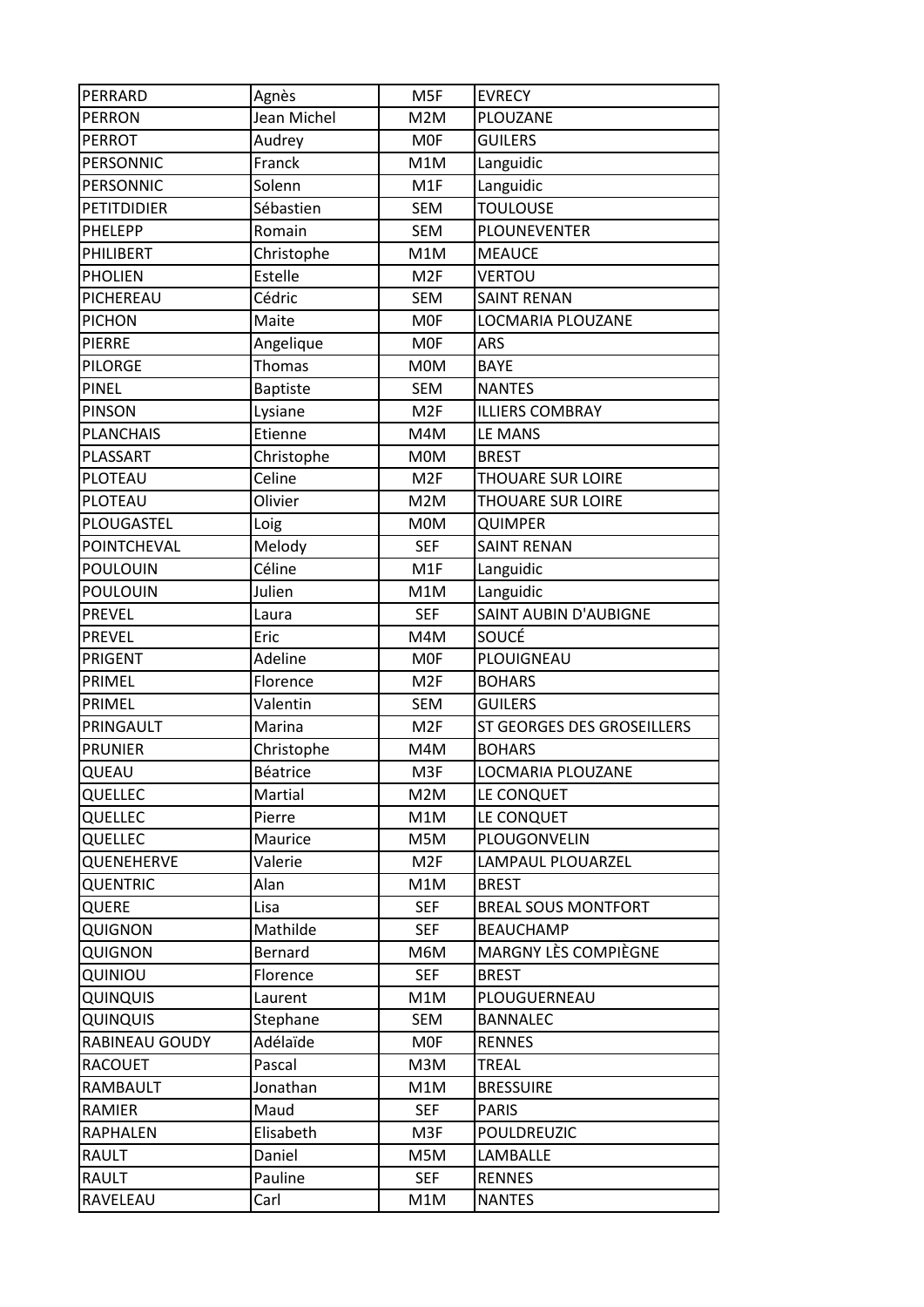| <b>RAYER</b>     | Ellyn         | <b>SEF</b>       | PLOUGASTEL DAOULAS           |
|------------------|---------------|------------------|------------------------------|
| REGEREAU         | Anne          | <b>MOF</b>       | PLOUFRAGAN                   |
| <b>REGNIER</b>   | Audrey        | <b>MOF</b>       | <b>MAGNY</b>                 |
| <b>RENARD</b>    | Carmen        | <b>SEF</b>       | <b>BREST</b>                 |
| RENAULT          | Alain         | M3M              | <b>LONLAY L'ABBAYE</b>       |
| <b>RENIER</b>    | Bénédicte     | <b>SEF</b>       | <b>FLEURY LES AUBRAIS</b>    |
| RENOU            | Alain         | M3M              | LE PLESSIS GRAMMOIRE         |
| <b>RENOU</b>     | Nathalie      | M3F              | LE PLESSIS GRAMMOIRE         |
| <b>REUTER</b>    | Karl-frédéric | <b>MOM</b>       | LES PONTS DE CÉ              |
| <b>REUTER</b>    | Pauline       | <b>SEF</b>       | LES PONTS DE CÉ              |
| <b>REVER</b>     | Coline        | <b>SEF</b>       | <b>MONCONTOUR</b>            |
| RINUIT           | Jean Luc      | M4M              | <b>SAIRES</b>                |
| <b>RIOU</b>      | Stephane      | M2M              | PLOUZANE                     |
| <b>RIOU</b>      | Cathy         | M <sub>1</sub> F | <b>TREGUNC</b>               |
| RIVALAN          | David         | M2M              | <b>AMIENS</b>                |
| <b>ROBERT</b>    | Muriel        | M3F              | <b>THOURIE</b>               |
| <b>ROBIN</b>     | Alexis        | <b>SEM</b>       | <b>TOURS</b>                 |
| <b>ROBO</b>      | Jacob         | M2M              | <b>ARRADON</b>               |
| <b>ROCHER</b>    | Philippe      | M3M              | <b>NANTES</b>                |
| <b>ROHAUT</b>    | Thierry       | M3M              | <b>IFS</b>                   |
| <b>ROIGNANT</b>  | Virginie      | M <sub>2F</sub>  | <b>ST RENAN</b>              |
| <b>ROIGNANT</b>  | Remy          | M5M              | <b>LORIENT</b>               |
| <b>ROIGNANT</b>  | Mathieu       | <b>SEM</b>       | <b>PARIS</b>                 |
| <b>ROIGNANT</b>  | Chirstophe    | M2M              | PLOUNEVEZ LOCHRIST           |
| <b>ROLLAND</b>   | Yves          | M4M              | <b>BREST</b>                 |
| <b>ROMME</b>     | Mickael       | <b>MOM</b>       | <b>PACE</b>                  |
| <b>ROQUET</b>    | <b>Bruno</b>  | M4M              | <b>QUINCAY</b>               |
| <b>ROUE</b>      | Solène        | M1F              | <b>PLOUIDER</b>              |
| <b>ROUE</b>      | Justine       | <b>SEF</b>       | <b>BREST</b>                 |
| <b>ROUE</b>      | Ronan         | M2M              | <b>BREST</b>                 |
| <b>ROUSSEAUX</b> | Adam          | M2M              | LA CHAPELLE HEULIN           |
| <b>ROYER</b>     | Gregory       | M1M              | <b>BAUVIN</b>                |
| SABATIER         | Yannick       | M2M              | <b>GORGES</b>                |
| SAINT-CYR        | Chloé         | M <sub>2F</sub>  | <b>NANTES</b>                |
| SALDANA          | Maël          | SEM              | <b>PARIS</b>                 |
| SALIOU           | Morgane       | M1F              | PLABENNEC                    |
| SALIOU           | Martine       | M4F              | <b>VOISINS LE BRETONNEUX</b> |
| SALIOU           | Olivier       | M4M              | <b>VOISINS LE BRETONNEUX</b> |
| SALIOU           | Pierre        | SEM              | <b>VOISINS LE BRETONNEUX</b> |
| SALVIN           | Fabien        | <b>MOM</b>       | <b>PLOEMEUR</b>              |
| SAMIEZ           | Vincent       | M2M              | ST SEBASTIEN SUR LOIRE       |
| SANCHO           | Pascal        | M2M              | <b>TALENSAC</b>              |
| SANQUER          | Ronan         | M3M              | PLOUZANE                     |
| <b>SARTRE</b>    | Guillaume     | SEM              | <b>NANTES</b>                |
| SAUZEAU          | Audrey        | M <sub>2F</sub>  | <b>ECOUFLANT</b>             |
| <b>SCHERRER</b>  | Patricia      | M4F              | <b>IFS</b>                   |
|                  |               |                  |                              |
| <b>SICHEZ</b>    | Karine        | M <sub>2F</sub>  | CARQUEFOU                    |
| <b>SIMON</b>     | Anne          | M <sub>2F</sub>  | <b>BREST</b>                 |
| <b>SIMON</b>     | Julien        | <b>MOM</b>       | <b>GUILERS</b>               |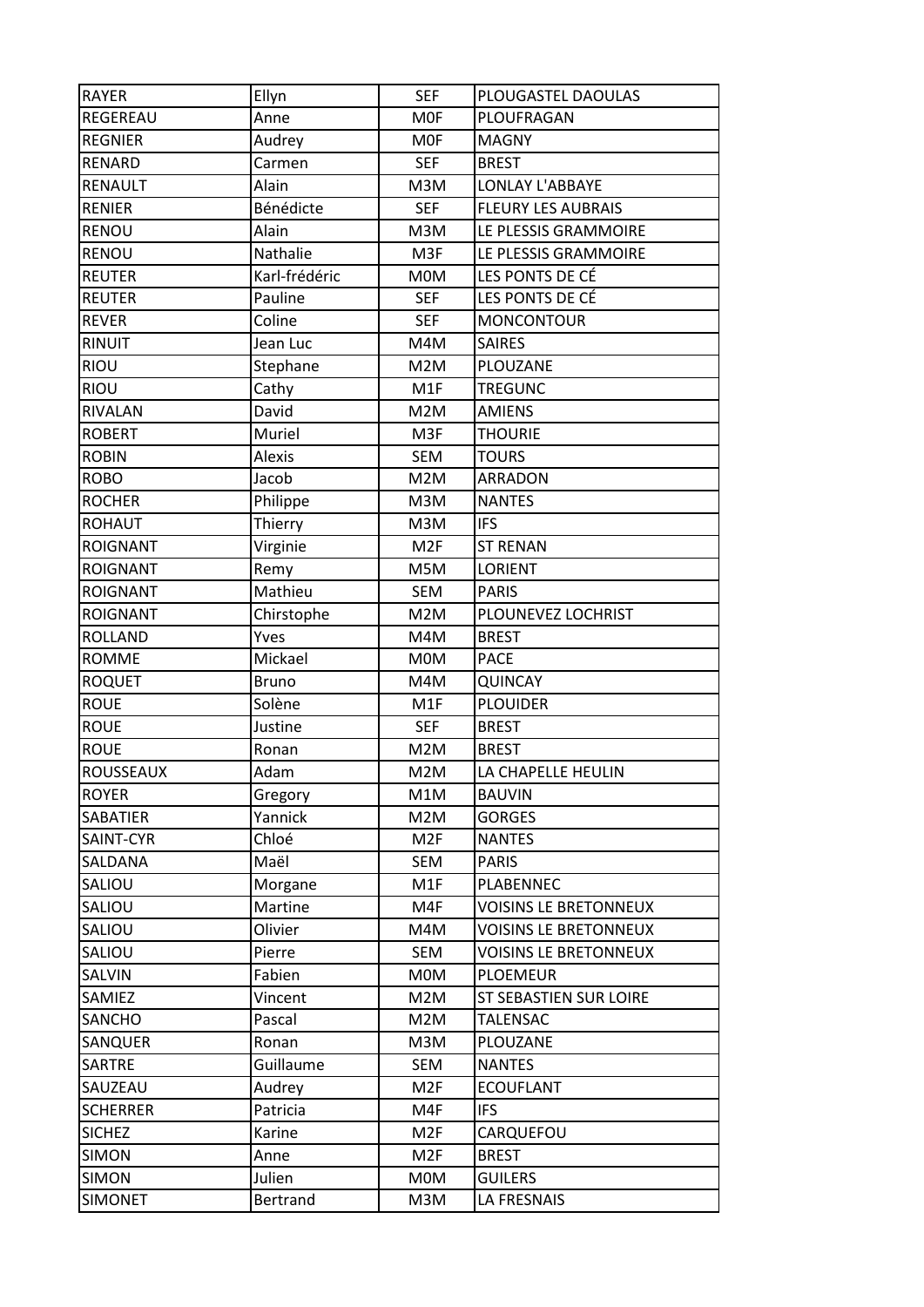| <b>SIMONIN</b>     | Teresa          | <b>JUF</b>      | <b>ROSCOFF</b>             |
|--------------------|-----------------|-----------------|----------------------------|
| <b>SOHIER</b>      | Jean Marc       | M3M             | LAMPAUL PLOUARZEL          |
| <b>SOLER</b>       | Daniel          | M4M             | SAILLY LEZ LANNOY          |
| SOMME              | Dewy            | M0M             | <b>ST BRIEUC</b>           |
| SPYSSCHAERT        | Sandrine        | M2F             | <b>BERNÉ</b>               |
| SPYSSCHAERT        | Clothilde       | <b>JUF</b>      | <b>BERNÉ</b>               |
| SPYSSCHAERT        | Patrick         | M2M             | <b>BERNÉ</b>               |
| <b>STEFANT</b>     | David           | SEM             | PARIS 18EME ARRONDISSEMENT |
| <b>STEINBAUER</b>  | Egan            | M1M             | <b>MARSEILLE</b>           |
| <b>STRICOT</b>     | Vincent         | <b>MOM</b>      | <b>BREST</b>               |
| <b>SUIRE</b>       | Gauthier        | SEM             | ST SEBASTIEN SUR LOIRE     |
| SYLVAIN            | Sylvain         | M1M             | LANVOLLON                  |
| <b>TAQUET</b>      | Alexandre       | M1M             | <b>RIXHEIM</b>             |
| <b>TERRIEN</b>     | Graziella       | M1F             | ST ANDRE DES EAUX          |
| <b>TERROM</b>      | Lena            | <b>SEF</b>      | <b>CHANTEPIE</b>           |
| <b>TESSON</b>      | Erwan           | M1M             | LA CHAPELLE SUR ERDRE      |
| <b>TESSON</b>      | Xavier          | M2M             | <b>GUIPAVAS</b>            |
| <b>TESSON</b>      | Benoit          | M2M             | <b>SCEAUX</b>              |
| THEILLAUD          | Remi            | M2M             | <b>RUEIL MALMAISON</b>     |
| <b>THEZELAIS</b>   | Philippe        | M4M             | <b>ST AUBIN D AUBIGNE</b>  |
| THINET GALLOT      | Marielle        | <b>SEF</b>      | <b>MONTBRISON</b>          |
| THIREAU            | Benoit          | <b>MOM</b>      | ABBARETZ                   |
| <b>THOMAS</b>      | Thierry         | M4M             | LE CONQUET                 |
| <b>TIGREAT</b>     | Stephane        | M2M             | <b>ST SERVAIS</b>          |
| <b>TITI</b>        | Bohdana         | M1F             | <b>CHEVREUSE</b>           |
| <b>TORCZINSKI</b>  | Cecile          | M1F             | <b>ST AUGUSTIN</b>         |
| <b>TORCZINSKI</b>  | Fabrice         | M1M             | <b>SAINT AUGUSTIN</b>      |
| <b>TOURTEAUX</b>   | Claire          | <b>SEF</b>      | <b>PARIS</b>               |
| TOUZET             | Ingrid          | M1F             | SAINT-RENAN                |
| TREBAOL            | Sophie          | M <sub>2F</sub> | <b>GUILERS</b>             |
| <b>TREGARO</b>     | Sylvain         | M2M             | <b>COURNON</b>             |
| <b>TRIDON</b>      | Morgan          | SEM             | LAVAL                      |
| <b>TROADEC</b>     | Sophie          | <b>SEF</b>      | PARIS 11EME ARRONDISSEMENT |
| <b>TROUILLET</b>   | Julien          | SEM             | <b>OIRON</b>               |
| <b>URVOY</b>       | Harmony         | <b>SEF</b>      | PLOUZANE                   |
| <b>VAN ISEGHEM</b> | Sylvie          | M <sub>2F</sub> | PLOUZANE                   |
| VANDWALLE          | Jean-luc        | M3M             | <b>AMIENS</b>              |
| VANDYSTADT         | Claudine        | M4F             | SAILLY LEZ LANNOY          |
| VANDYSTADT         | Benoït          | M5M             | SAILLY LEZ LANNOY          |
| VANHEULE           | Valerie         | M3F             | SOTTEVILLE SUR MER         |
| VATTIER            | Matthieu        | M1M             | <b>BREST</b>               |
| VAUDELLE           | Denis           | M3M             | SAINT-GEORGES SUR LOIRE    |
| VAUTHIER           | Alban           | SEM             | LA CHAUSSEE ST VICTOR      |
| <b>VERRIER</b>     | <b>Bertille</b> | <b>SEF</b>      | <b>PARIS</b>               |
| <b>VESIN</b>       | Julien          | <b>SEM</b>      | <b>LYON</b>                |
| <b>VIDELAINE</b>   | Lucas           | ESM             | PLOUZANE                   |
| VIEL               | Virginie        | M <sub>2F</sub> | <b>AUDRIEU</b>             |
| VIGOUROUX          | Gwenola         | M3F             | <b>PONTIVY</b>             |
| VIT                | Arnaud          | M1M             | <b>REDENE</b>              |
| <b>WOLFF</b>       | Jérémie         | SEM             | <b>STRASBOURG</b>          |